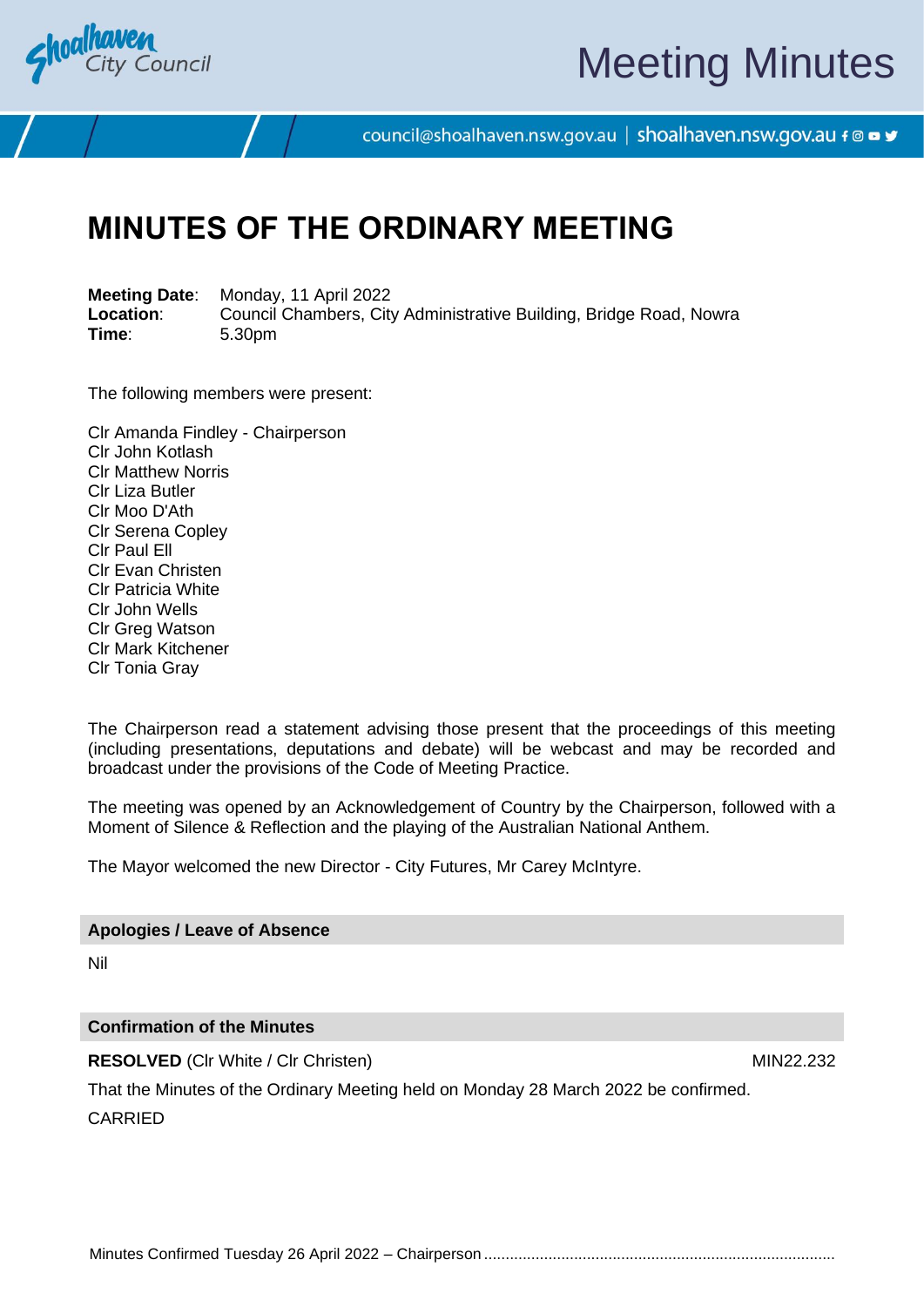

#### **Declarations of Interest**

Clr Ell – CL22.180 - Development Application – DA20/1068 - 189-197 Princes Hwy & 2A Parson St, Ulladulla (Lots 1-5 DP 21356 & Lot 23 DP 1082957) – less than significant non pecuniary interest declaration – the property owner is a previous client of the law firm where he is employed – will remain in the room and will take part in discussion and vote.

Clr Ell – CL22.181 - SF10656 – Taylors Lane, 121 Taylors Lane & 169 Hockeys Lane, Cambewarra & 371 Illaroo Road, Bangalee – Lots 3 & 8 DP 1256748, Lots 1 & 2 DP 1281124 & Lot 2 DP 848630 – less than significant non pecuniary interest declaration – the property owner is a previous client of the law firm where he is employed – will remain in the room and will take part in discussion and vote.

## **MAYORAL MINUTE**

Nil

#### **Procedural Motion – Matters of Urgency**

Clr Ell requested that an item of urgency be introduced regarding the announcement today from Prime Minister, The Hon Scott Morrison MP with regards to Funding for Roads in the Shoalhaven.

The Chairperson ruled the matter not urgent.

#### **Motion of Dissent**

#### **MOTION OF DISSENT** (Clr Ell)

Clr Ell moved a MOTION of DISSENT against the ruling of the Chair regarding the introduction of the matter of Urgency.

The Mayor ruled that there is no MOTION of DISSENT on her ruling on Urgency, in accordance with Clause 9.5 of the Code of Meeting Practice.

## **CALL OVER OF THE BUSINESS PAPER**

#### **Call Over of Business Paper - En bloc**

#### **RESOLVED** (CIr Wells / CIr Kotlash) MIN22.233

That the following items from the Committee Reports be resolved en bloc:

- SB22.6 Nowra High School Sporting Fields Council Direction for Termination of Licence
- HT22.4 Shoalhaven Homelessness Taskforce Committee Community Membership Expression of Interest - Member Recommendation Report
- SH22.3 Shoalhaven Heads River Opening
- SH22.6 Additional Item Business Arising from Previous Minutes 4 Knot Zone Write Transport NSW - Signage – Erosion
- YA22.6 Youth Advisory Committee Terms of Reference Review
- IA22.4 Current Membership & A Best Practice Approach
- IA22.8 Additional Item Councillor Training Inclusion & Access
- IA22.9 Additional Item Presentation and Report Request Coastal Management Programs (CMP)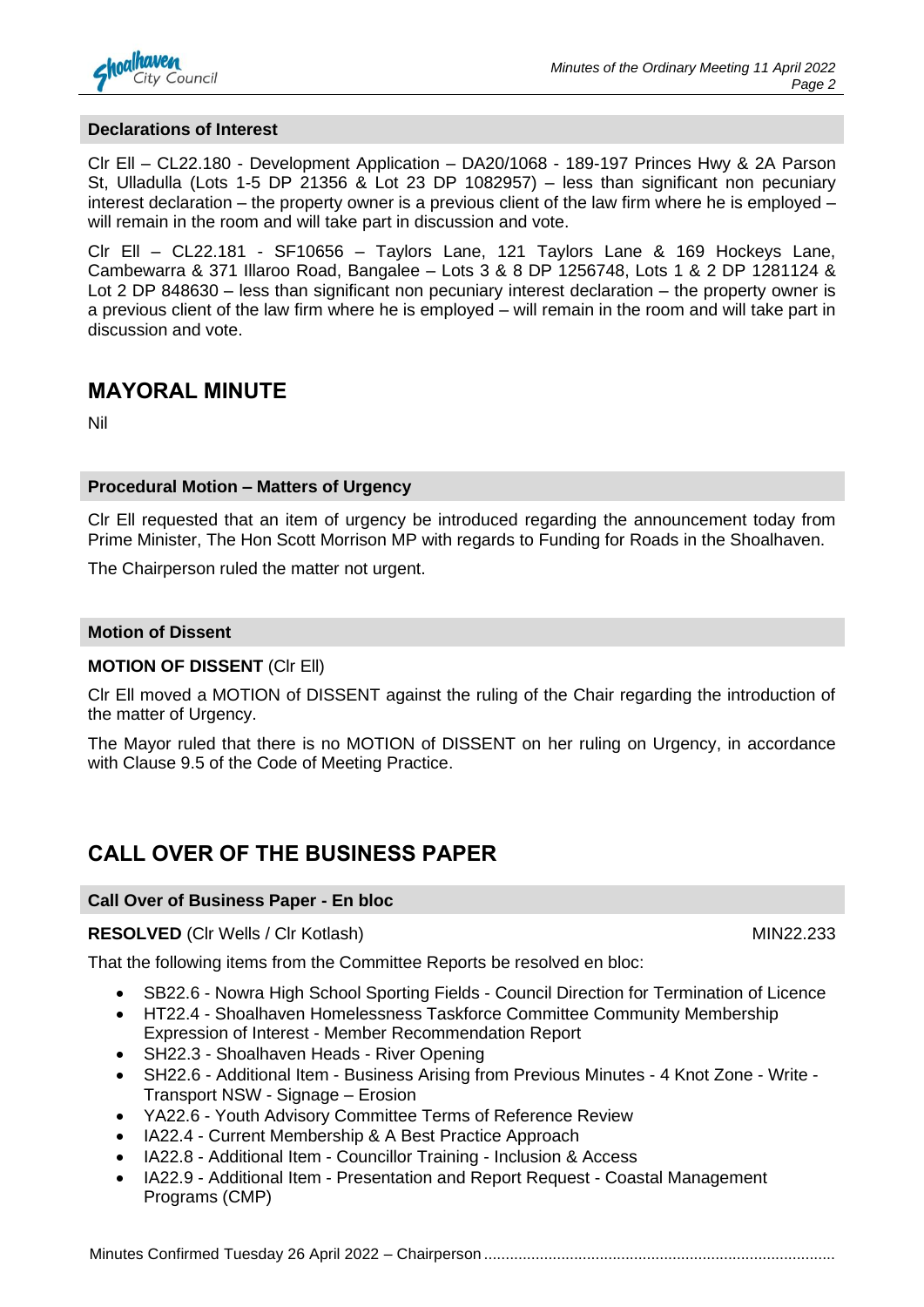• NFM22.1 - Lower Shoalhaven River Floodplain Risk Management Study and Plan Update

Note – the items will be marked with an asterisk (\*) in these Minutes.

FOR: Clr Findley, Clr Kotlash, Clr Norris, Clr Butler, Clr D'Ath, Clr Copley, Clr Ell, Clr Christen, Clr White, Clr Wells, Clr Watson, Clr Kitchener and Clr Gray

AGAINST: Nil

CARRIED

#### **Call Over of Business Paper - En bloc**

**RESOLVED** (CIr White / CIr Copley) MIN22.234

That the following items from the City Futures Directorate be resolved en bloc:

- CL22.172 Destination NSW Marketing Grants Successful Outcome
- CL22.176 Shoalhaven Inclusion Six Cities Region and Greater Cities Commission
- CL22.177 Shoalhaven Hospital Masterplan Associated Pre-school Land Matters

Note – the items will be marked with an asterisk (\*) in these Minutes.

FOR: Clr Findley, Clr Kotlash, Clr Norris, Clr Butler, Clr D'Ath, Clr Copley, Clr Ell, Clr Christen, Clr White, Clr Wells, Clr Watson, Clr Kitchener and Clr Gray

AGAINST: Nil

CARRIED

### **Call Over of Business Paper - En bloc**

**RESOLVED** (CIr White / CIr Christen) MIN22.235

That the following items from Shoalhaven Water be resolved en bloc:

- CL22.182 Review of Shoalhaven Water Group Policies Round Three
- CL22.183 Tenders Burrier & Brundee Pump Station Switchgear Renewal (Stage 2 Works) Project

Note – the items will be marked with an asterisk (\*) in these Minutes.

FOR: Clr Findley, Clr Kotlash, Clr Norris, Clr Butler, Clr D'Ath, Clr Copley, Clr Ell, Clr Christen, Clr White, Clr Wells, Clr Watson, Clr Kitchener and Clr Gray

AGAINST: Nil

CARRIED

## **DEPUTATIONS AND PRESENTATIONS**

#### **CL.22.173 – Post Exhibition & Finalisation – Shoalhaven DCP 2014 Amendment No 39 – Coastal Amendment (page 33)**

Roger Stanton (Representing Callala Foreshore Alliance (CFA)) addressed the meeting to speak AGAINST the recommendation.

Dennis O'Regan addressed the meeting to speak AGAINST the recommendation

**CL22.174 - Update & Possible Next Steps - Huskisson Church Planning Proposal (PP050) (page 44)**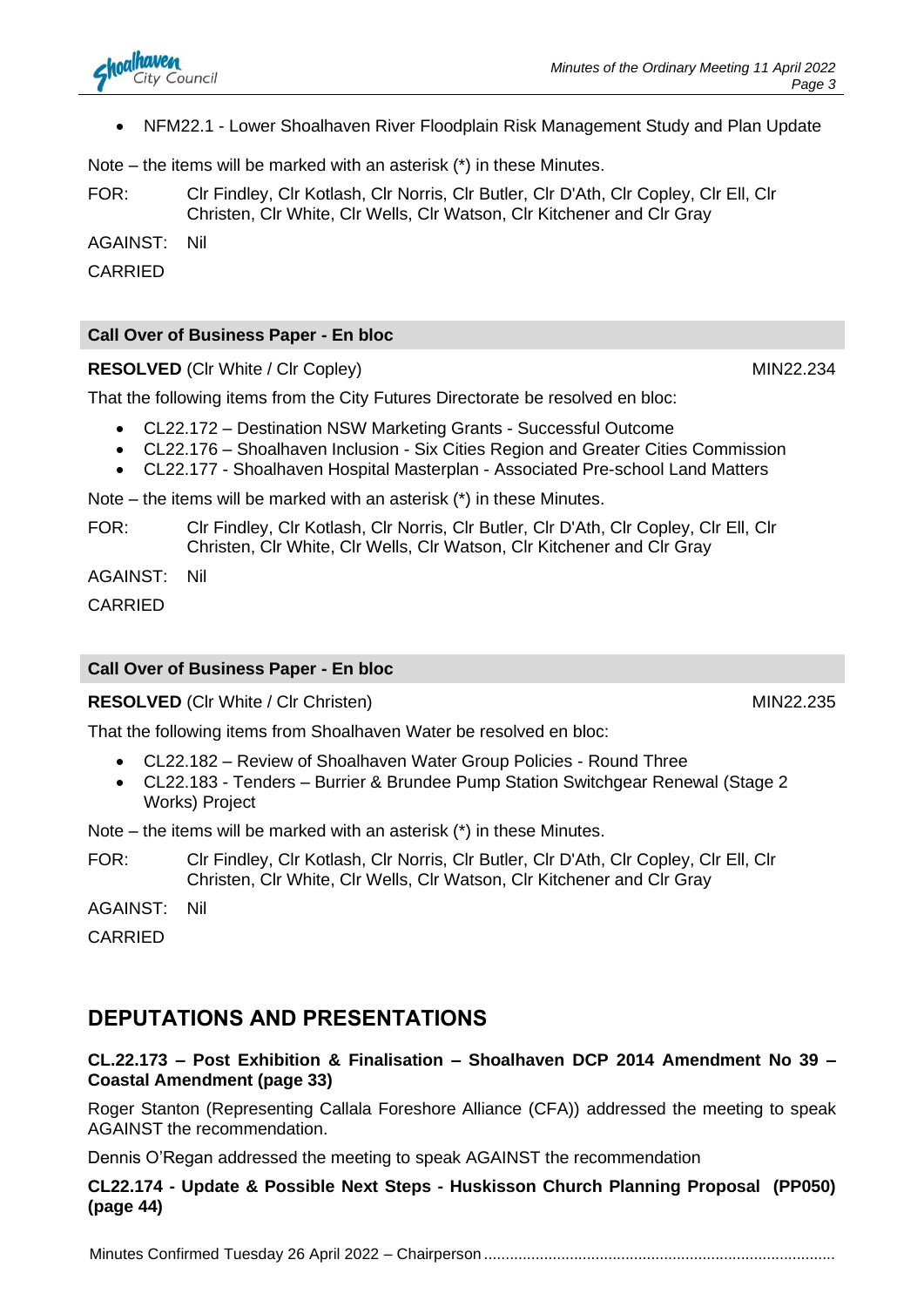

Joanne Warren (Representing Huskisson Heritage Association) addressed the meeting to speak AGAINST the recommendation.

#### **CL22.175 Public Exhibition Outcomes - Planning Proposal PP026 - Coastal Hazards Review (revised approach) (page 78)**

Roger Stanton (Representing Callala Foreshore Alliance (CFA)) addressed the meeting to speak AGAINST the recommendation.

Tony Caro addressed the meeting to speak AGAINST the recommendation.

#### **Procedural Motion – Invitation – Deputation Aunty Jean Carter**

**RESOLVED** (CIr Butler / CIr Kotlash) MIN22.236

That Aunty Jean Carter be invited to make a Deputation in relation to Item CL22.174 - Update & Possible Next Steps - Huskisson Church Planning Proposal (PP050).

CARRIED

Aunty Jean Carter addressed the meeting to speak AGAINST the recommendation.

## **REPORT OF THE SHOALHAVEN SPORTS BOARD - 9 MARCH 2022**

**Items marked with an \* were resolved 'en block'.**

| <b>SB22.6</b> | Nowra High School Sporting Fields - Council Direction | <b>HPERM Ref:</b> |
|---------------|-------------------------------------------------------|-------------------|
|               | for Termination of Licence                            | D22/54607         |

#### RESOLVED<sup>\*</sup> (Clr Wells / Clr Kotlash) MIN22.237

That Council:

- 1. Make arrangements to advise the Director NSW Department of Education, of Council's intention to terminate the current licence agreement over NSW Department of Education's open space fields, at the rear of Nowra High School, Moss Street, Nowra.
- 2. Redistribute annual savings (\$20,000) from licence termination towards the maintenance and upkeep of Council owned and managed sporting assets.
- FOR: Clr Findley, Clr Kotlash, Clr Norris, Clr Butler, Clr D'Ath, Clr Copley, Clr Ell, Clr Christen, Clr White, Clr Wells, Clr Watson, Clr Kitchener and Clr Gray

AGAINST: Nil

CARRIED

## **REPORT OF THE HOMELESSNESS TASKFORCE SHOALHAVEN - 10 MARCH 2022**

| <b>HT22.4</b> | Shoalhaven Homelessness Taskforce Committee   |  | <b>HPERM Ref:</b> |
|---------------|-----------------------------------------------|--|-------------------|
|               | Community Membership Expression of Interest - |  | D22/61748         |
|               | <b>Member Recommendation Report</b>           |  |                   |

**RESOLVED\*** (Cir Wells / Cir Kotlash) MIN22.238

That: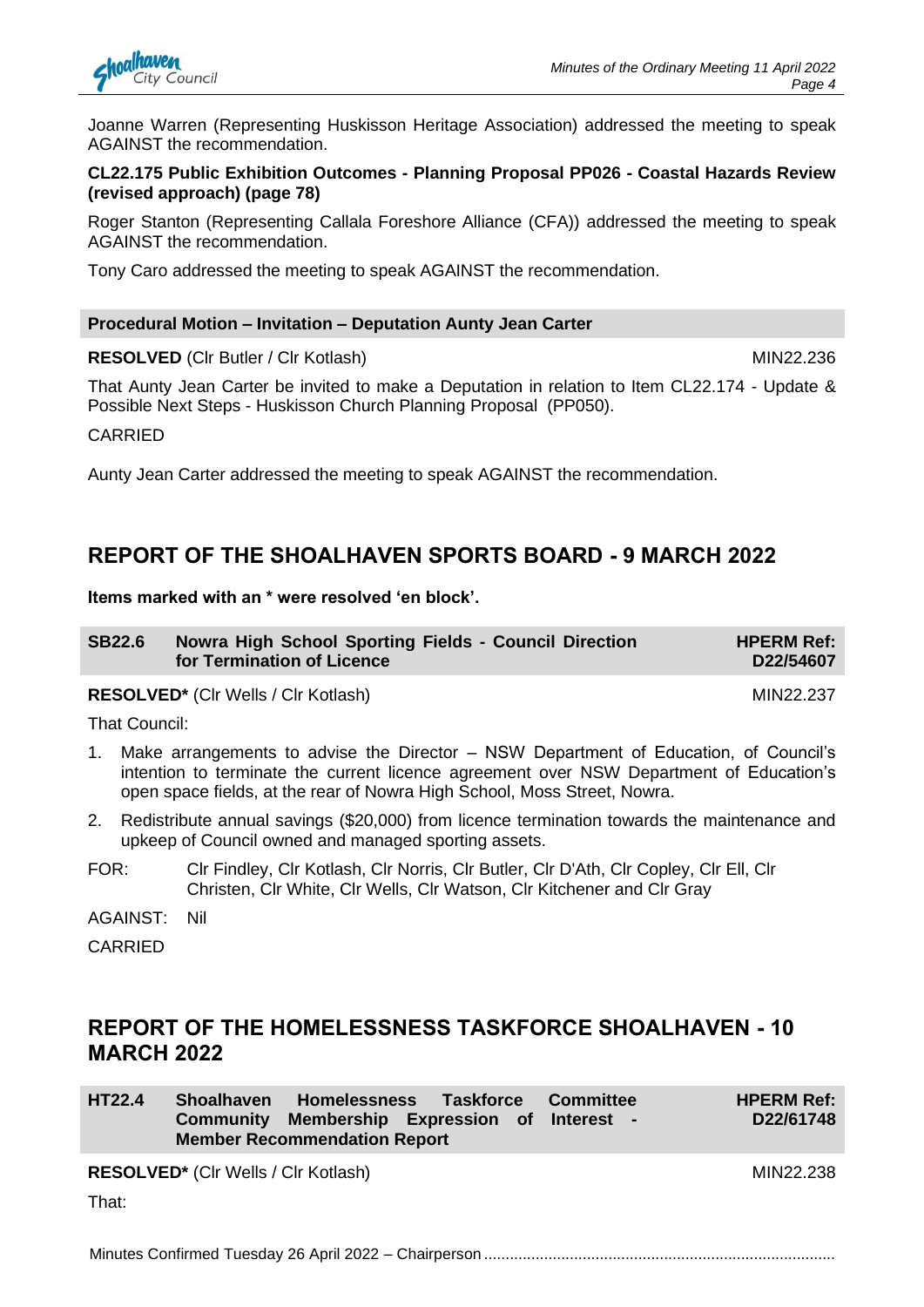

- 1. Four applicants are invited to represent their organisation on the Taskforce:
	- Ruby Hansen-Tarrant Age Matters
	- Grace Rey Socks and Jocks
	- Liz O'Connell Mission Australia
	- Alice Russack Yumaro (NDIS)

The above organisations are not currently represented on the Committee.

- 2. Three community membership appointments are offered to applicants with lived experience:
	- Michael Sweeney Bomaderry
	- Shirley Taylor Ulladulla
	- Keith Davis Ulladulla (itinerant)
- 3. Three community membership appointments are offered to represent community members with an interest in homelessness:
	- Raul Arregui North Nowra
	- Julianne Hopkins Nowra
	- Stuart Bellingham Mollymook

FOR: Clr Findley, Clr Kotlash, Clr Norris, Clr Butler, Clr D'Ath, Clr Copley, Clr Ell, Clr Christen, Clr White, Clr Wells, Clr Watson, Clr Kitchener and Clr Gray

AGAINST: Nil

CARRIED

#### **Items marked with an \* were resolved 'en block'.**

## **REPORT OF THE SHOALHAVEN HEADS ESTUARY TASKFORCE - 15 MARCH 2022**

| <b>SH22.3</b> | Shoalhaven Heads - River Opening | HPERM Ref: |  |
|---------------|----------------------------------|------------|--|
|               |                                  | D22/99472  |  |

**RESOLVED\*** (Cir Wells / Cir Kotlash) MIN22.239

That the review of the Shoalhaven Heads Entrance Management Plan for Flood Mitigation, and other related plans currently on review, include an analysis and modelling of the effects of an open entrance and improved flows at Shoalhaven Heads on flooding events at Shoalhaven Heads, Greenwell Point, and upstream of the Shoalhaven River within six months.

FOR: Clr Findley, Clr Kotlash, Clr Norris, Clr Butler, Clr D'Ath, Clr Copley, Clr Ell, Clr Christen, Clr White, Clr Wells, Clr Watson, Clr Kitchener and Clr Gray

AGAINST: Nil

CARRIED

#### **SH22.4 Additional Item - Task Force Membership**

#### **RECOMMENDATION**

That Council:

- 1. Create a new Indigenous representative position on the Taskforce.
- 2. Advertise to fill the three (3) membership vacancies: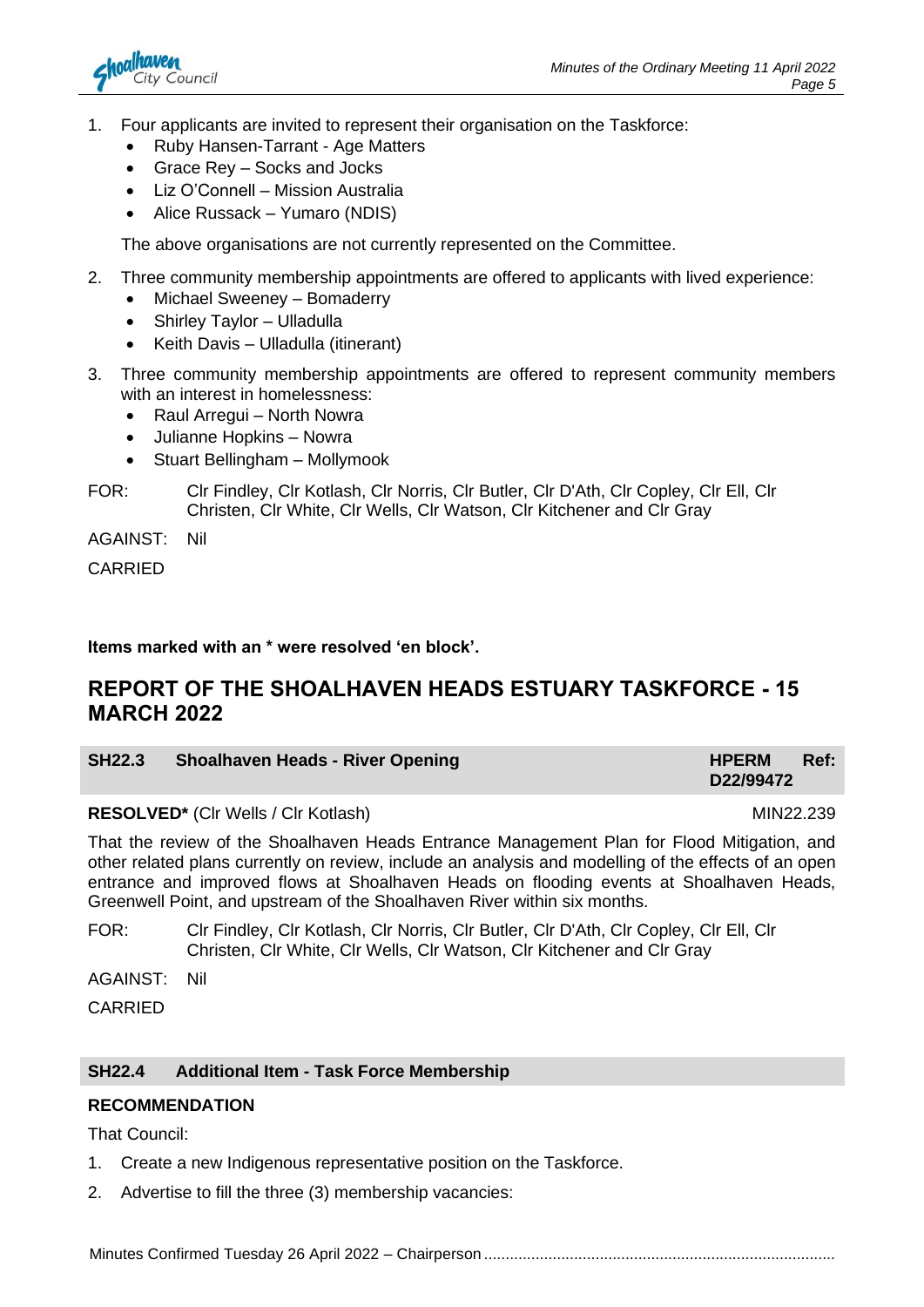- a. Community
- b. Community
- c. Indigenous

### **RESOLVED** (Clr Christen / Clr D'Ath) MIN22.240

That Council:

- 1. Create a new Indigenous representative position on the Taskforce.
- 2. Advertise to fill the three (3) membership vacancies:
	- a. Community
	- b. Community
	- c. Indigenous
- FOR: Clr Findley, Clr Kotlash, Clr Norris, Clr Butler, Clr D'Ath, Clr Copley, Clr Ell, Clr Christen, Clr White, Clr Wells, Clr Watson, Clr Kitchener and Clr Gray

AGAINST: Nil

CARRIED

### **Procedural Motion - Bring Items Forward**

**RESOLVED** (Cir Wells / Cir White) MIN22.241

That the following matters be brought forward for consideration:

- CL22.173 Post Exhibition and Finalisation Shoalhaven DCP 2014 Amendment No. 39 Coastal Amendment
- CL22.174 Update & Possible Next Steps Huskisson Church Planning Proposal (PP050)
- CL22.175 Public Exhibition Outcomes Planning Proposal PP026 Coastal Hazards Review (revised approach)

CARRIED

| CL22.173 Post Exhibition and Finalisation – Shoalhaven DCP 2014 | <b>HPERM Ref:</b> |
|-----------------------------------------------------------------|-------------------|
| Amendment No. 39 - Coastal Amendment                            | D22/97336         |

Note: A Deputation was received on this Item.

#### **Recommendation**

That Council:

- 1. Adopt the Coastal Amendment No. 39 to Shoalhaven Development Control Plan 2014 (SDCP2014.39) as exhibited, with a minor typographical change to Acceptable Solutions A1.13 to A1.15 in Chapter G6 - Coastal Management Areas, to change these provisions to dot points as per the original intent.
- 2. Notify the adoption and commencement of the DCP Amendment in accordance with legislative requirements.
- 3. Rescind POL20/21: Interim Policy Chapter N12: Culburra Beach, The Marina Area Building Setbacks, Vegetation Buffers and Building Lines, following the adoption and finalisation of the Coastal Amendment.
- 4. Advise key stakeholders, including relevant industry representatives and those who made a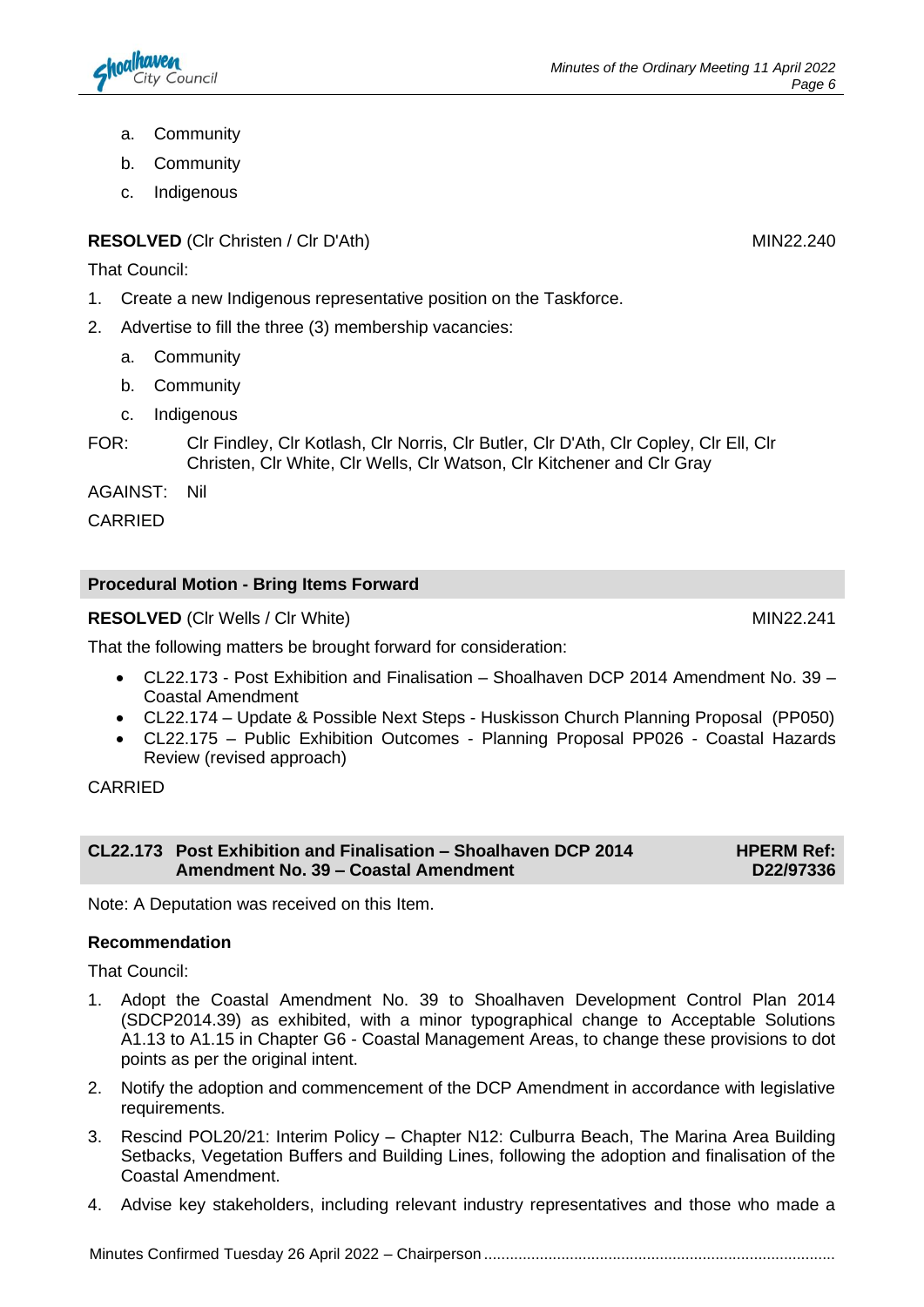submission, of this decision and when the Amendment will be made effective.

#### **RESOLVED** (CIr Watson / CIr Ell) MIN22.242

That this matter be deferred to a Councillor Briefing for consideration of information and reported back to Council.

FOR: Clr Findley, Clr Kotlash, Clr Norris, Clr Butler, Clr D'Ath, Clr Copley, Clr Ell, Clr Christen, Clr White, Clr Wells, Clr Watson, Clr Kitchener and Clr Gray

AGAINST: Nil

CARRIED

#### **CL22.174 Update & Possible Next Steps - Huskisson Church Planning Proposal (PP050) HPERM Ref: D22/108921**

Note: A Deputation was received on this Item.

#### **Recommendation**

That Council

- 1. Receive for information, the documentation provided to Heritage NSW in support of the Section 140 Application to undertake archaeological investigation involving shallow surface scrapes within Lots 7 and 8 only, noting that:
	- a. the detailed historical research by Navin Officer Heritage Consultants (NOHC) found that one grave (Niclasson) is likely to be on the property, but the location is uncertain;
	- b. NOHC found no direct evidence of other graves on the site although, given the lack of precision in the recording of burial places on some death certificates, at least three (3) others, while unlikely, cannot be discounted.
	- c. An independent desktop peer review of the Hunter Geophysics Ground Penetrating Radar (GPR) Report by a leader in the field, supports the proposed archaeological investigation to assist with certainty.
- 2. Note the receipt of the Section 140 Permit issued by Heritage NSW including the following conditions that are specifically relevant/important:
	- a. NOHC's Excavation Director(s) must supervise all archaeological fieldwork activity that is likely to expose significant relics and brief all personnel involved in the project about the requirements of the *NSW Heritage Act, 1977* in relation to the proposed archaeological program.
	- b. Scraping will be limited to the topsoil, less than  $\sim$ 30 cm, to expose the tops of potential grave cuts only.
	- c. The Applicant (Council) must ensure that the site under archaeological investigation is made secure and that the unexcavated artefacts, structures and features are not subject to deterioration, damage, destruction or theft during fieldwork.
	- d. A public open day is to be held during the excavation program.
	- e. At least 2 weeks' notice must be provided to Heritage NSW.
- 3. Proceed with the shallow surface scraping in accordance with the Section 140 Permit.
- 4. Advertise the public open day on Council's website and the Get Involved project page and offer to arrange special inspections for members of the Jerrinja Local Aboriginal Land Council (LALC), the Huskisson Heritage Association (HHA) and others as required/appropriate.
- 5. The outcomes of the archaeological investigation and the other 'post-gateway' studies be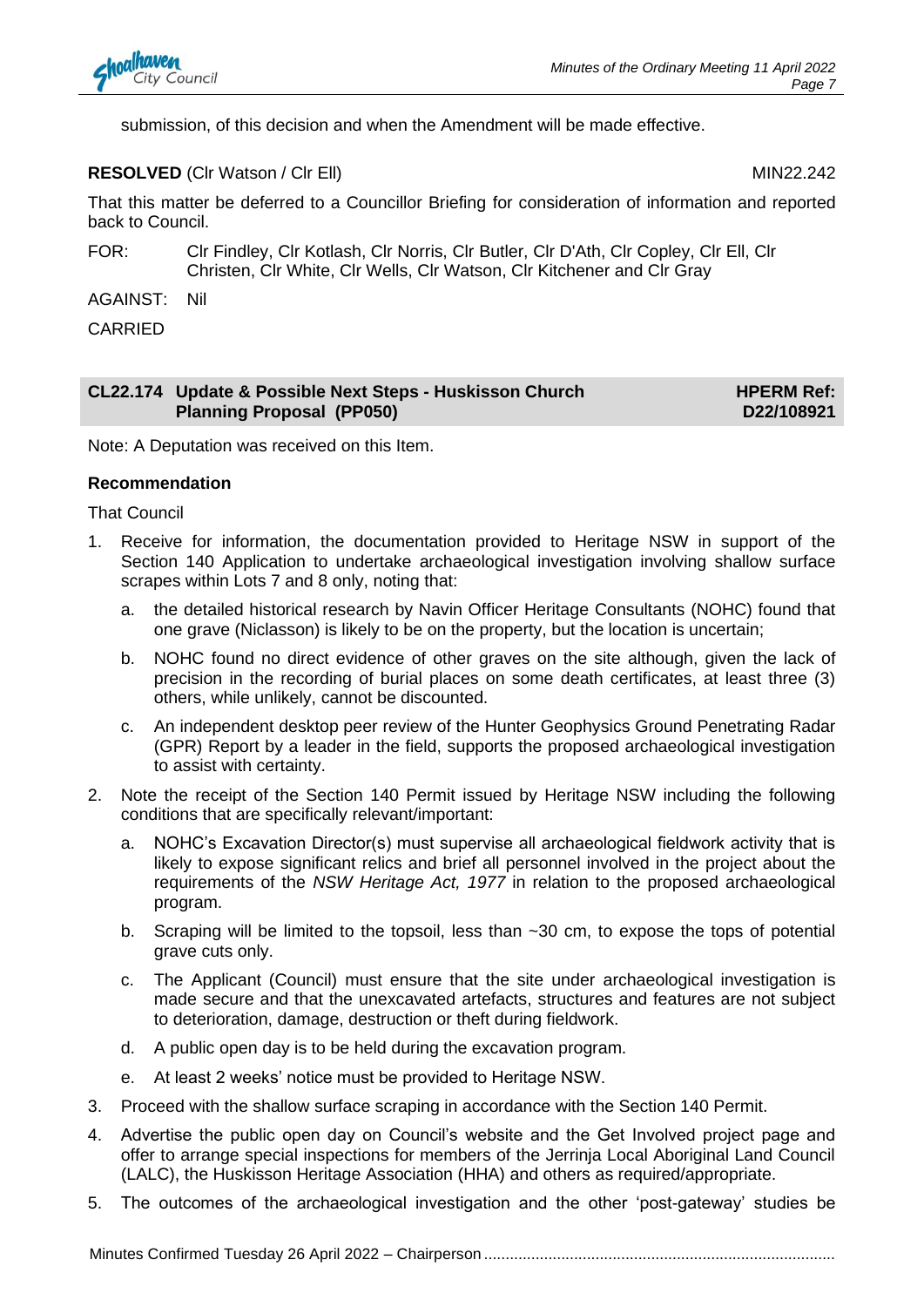reported to Council to consider and confirm the details of the Planning Proposal, including the appropriateness of a heritage listing in the Shoalhaven Local Environmental Plan (LEP) 2014.

6. At the appropriate point, consider the provision of appropriate interpretive information (either on site or in close vicinity) regarding the site and its history.

#### **RESOLVED** (CIr Christen / CIr D'Ath) MIN22.243

That Council:

- 1. Reaffirms MIN21.303, that requires Council to "*Continue to liaise with key stakeholders including the Jerrinja LALC, Council's Aboriginal Advisory Committee, and the Huskisson Heritage Association (HHA)".*
- 2. Notes all the above-mentioned parties have raised with Council their objections to the proposed scraping; and notes none of the above-mentioned were consulted by Heritage NSW prior to issuing the s140 archaeological permit for scraping.
- 3. Does not proceed with any scraping of the grounds of Huskisson Anglican Church Site to verify graves.
- 4. Defers the matter to enable Councillors to receive a detailed briefing to include:
	- The process, requirements, timelines for heritage listing of the church and grounds, as recommended in the Shoalhaven Heritage reports 2005.
	- b. The potential for the retention of the SP2 special zoning for the site, including legal advice.
	- c. An outline of an approach for Council to work with the community and developer to undertake a community led process to determine future options for use of the site.
	- d. Inclusion of the perspective of key stakeholders including the Jerrinja LALC, Council's Aboriginal Advisory Committee, and the Huskisson Heritage Association. That they be allowed to present to Council as part of the briefing.
- FOR: Clr Findley, Clr Kotlash, Clr Norris, Clr Butler, Clr D'Ath, Clr Christen and Clr Gray
- AGAINST: Clr Copley, Clr Ell, Clr White, Clr Wells, Clr Watson and Clr Kitchener

CARRIED

#### **CL22.175 Public Exhibition Outcomes - Planning Proposal PP026 - Coastal Hazards Review (revised approach) HPERM Ref: D22/112906**

Note: A Deputation was received on this Item.

#### **Recommendation**

That Council:

- 1. Adopt the Planning Proposal (PP026) as per Option 1 in this report and forward to the NSW Department of Planning and Environment for finalisation.
- 2. Notify the adoption and commencement of the Amendment in accordance with legislative requirements.
- 3. Advise key stakeholders, including relevant industry representatives, Community Consultative Bodies (CCB's) and those who made a submission, of this decision and when the Amendment will be made effective.

#### **RESOLVED** (CIr Ell / Cir Copley) MIN22.244

That this matter be deferred by another two (2) weeks to allow extra time for community feedback and be reported back to Council 26 April 2022.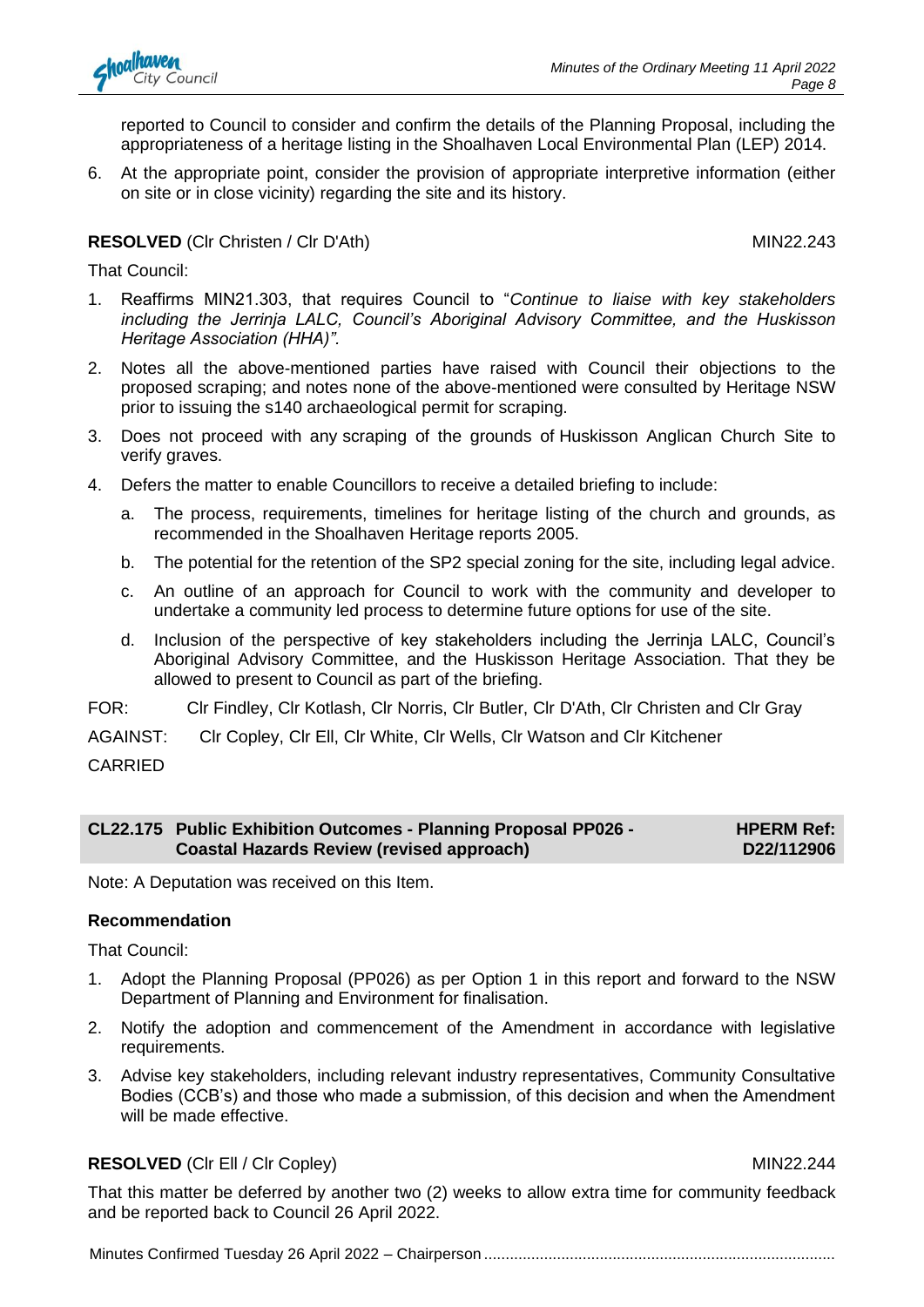

FOR: Clr Findley, Clr Kotlash, Clr Norris, Clr Butler, Clr D'Ath, Clr Copley, Clr Ell, Clr Christen, Clr White, Clr Wells, Clr Watson, Clr Kitchener and Clr Gray

AGAINST: Nil

CARRIED

## **REPORT OF THE SHOALHAVEN HEADS ESTUARY TASKFORCE - 15 MARCH 2022**

#### **SH22.6 Additional Item - Business Arising from Previous Minutes - 4 Knot Zone**

#### RESOLVED<sup>\*</sup> (Clr Wells / Clr Kotlash) MIN22.245

That Council raise with MIDO Maritime the relocation of the 4 Knot Zone and write to Transport for NSW in relation to the visibility of other signage requirements, as well as their enforcement of this, to reduce boat wash and associated erosion.

FOR: Clr Findley, Clr Kotlash, Clr Norris, Clr Butler, Clr D'Ath, Clr Copley, Clr Ell, Clr Christen, Clr White, Clr Wells, Clr Watson, Clr Kitchener and Clr Gray

AGAINST: Nil

CARRIED

## **REPORT OF THE YOUTH ADVISORY COMMITTEE - 16 MARCH 2022**

| YA22.5 | Nowra Youth Centre Bus - Request for Financial Support | <b>HPERM Ref:</b> |
|--------|--------------------------------------------------------|-------------------|
|        | for Running Costs                                      | D21/355580        |

#### **RECOMMENDATION**

That Council adopt the recommendation from the Youth Advisory Committee to:

- 1. Receive this report on the request from the Nowra Youth Centre to reinstate the financial support to cover the running costs of their bus.
- 2. Propose \$9,361 of unspent funds remaining due to the impact of COVID19 on project implementation in 2021/2022 be allocated from Community Capacity Building Youth Projects and Community Capacity Building Projects, to cover the running costs of the Nowra Youth Centre Bus for 2022.
- 3. Consider reinstating the Community Capacity Building Original Operating Budget to cover the increasing running costs of the Nowra Youth Centre Bus for 2023 onwards.
- 4. Enter into an MOU with the Nowra Youth Centre outlining roles and responsibilities of this funding partnership.

#### **RESOLVED** (CIr Ell / CIr White) MIN22.246

That Council adopt the recommendation from the Youth Advisory Committee to:

- 1. Receive this report on the request from the Nowra Youth Centre to reinstate the financial support to cover the running costs of their bus.
- 2. Propose \$9,361 of unspent funds remaining due to the impact of COVID19 on project implementation in 2021/2022 be allocated from Community Capacity Building Youth Projects and Community Capacity Building Projects, to cover the running costs of the Nowra Youth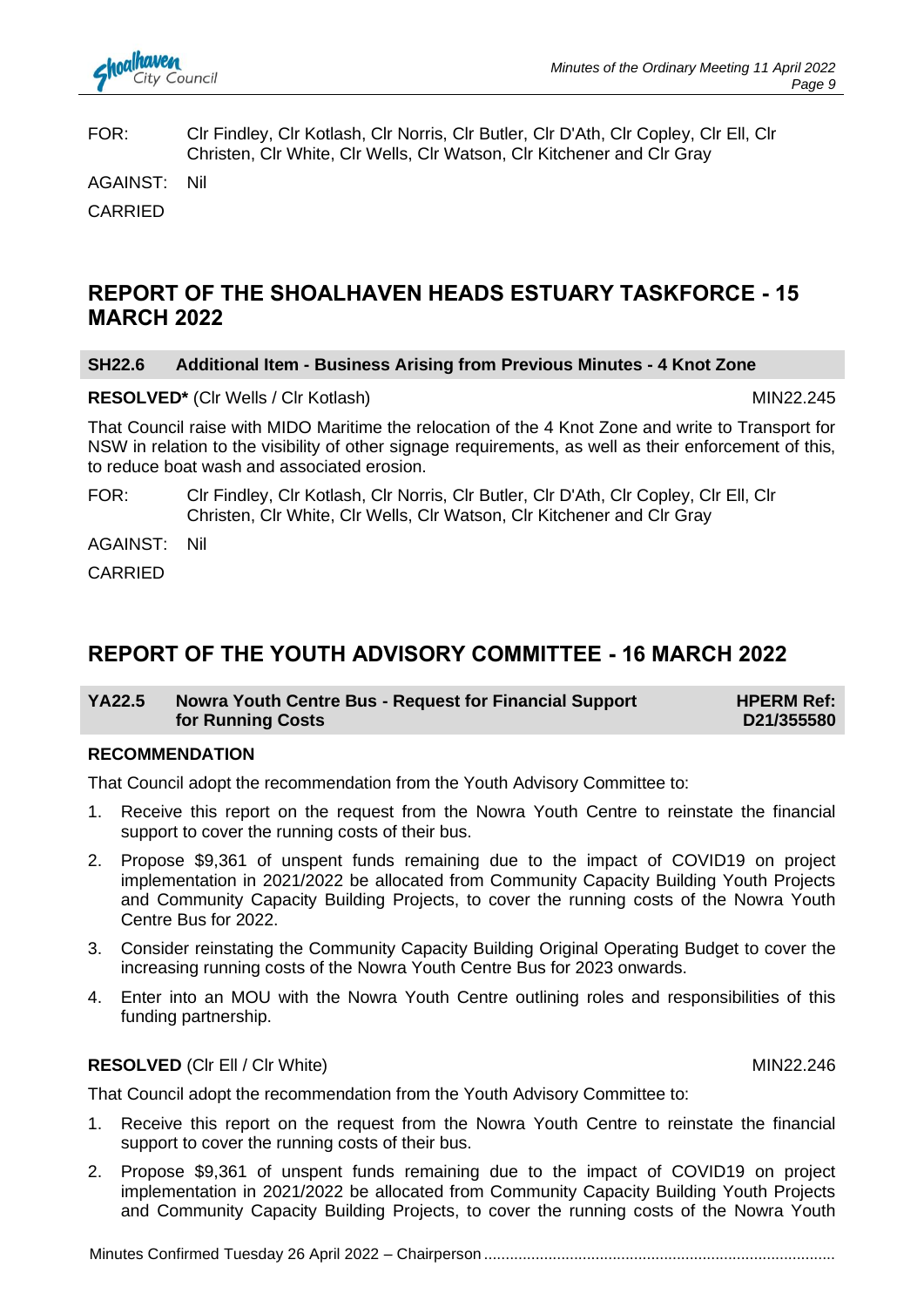

Centre Bus for 2022.

- 3. Consider reinstating the Community Capacity Building Original Operating Budget to cover the increasing running costs of the Nowra Youth Centre Bus for 2023 onwards.
- 4. Enter into an MOU with the Nowra Youth Centre outlining roles and responsibilities of this funding partnership.
- FOR: Clr Findley, Clr Kotlash, Clr Norris, Clr Butler, Clr D'Ath, Clr Copley, Clr Ell, Clr Christen, Clr White, Clr Wells, Clr Watson, Clr Kitchener and Clr Gray
- AGAINST: Nil

CARRIED

| <b>YA22.6</b> | <b>Youth Advisory Committee Terms of Reference Review</b> | <b>HPERM</b> | Ref: |
|---------------|-----------------------------------------------------------|--------------|------|
|               |                                                           | D22/90044    |      |

**RESOLVED<sup>\*</sup>** (Cir Wells / Cir Kotlash) MIN22.247

That Council:

- 1. Accept the proposed amendments to the Youth Advisory Committee (YAC) Terms of Reference as recommended by the YAC.
- 2. Extend invitations (via Community Connections Team) to the following organisations to encourage a youth representative to attend upcoming YAC meetings:
	- a. Youth representatives from the community and social service sector, including but not limited to Headspace Youth Reference Group, Aboriginal Land Council's Youth Advisory Groups, Disability Service Providers, Care South, Nowra Youth Centre, Mission Australia Ulladulla Youth Centre, Firefly Bay and Basin, Defence Force Cadets, Young Parents Groups.
	- b. Tertiary Education Representatives: University of Wollongong Shoalhaven Campus, TAFE NSW Nowra and Ulladulla Campus's, Country Universities Centre Southern **Shoalhaven**
- 3. Conduct an EOI process to fill the remaining 5 community member positions:
	- a. A maximum of 6 young people aged between 12 and 25 years from the community with an interest in youth issues in the Shoalhaven, with representation from North Central and South of the Shoalhaven LGA.
- FOR: Clr Findley, Clr Kotlash, Clr Norris, Clr Butler, Clr D'Ath, Clr Copley, Clr Ell, Clr Christen, Clr White, Clr Wells, Clr Watson, Clr Kitchener and Clr Gray

AGAINST: Nil

CARRIED

## **REPORT OF THE INCLUSION & ACCESS ADVISORY GROUP - 21 MARCH 2022**

| IA22.4 | <b>Current Membership &amp; A Best Practice Approach</b> |
|--------|----------------------------------------------------------|
|--------|----------------------------------------------------------|

**IAPERM Ref: D22/48721**

**RESOLVED\*** (Cir Wells / Cir Kotlash) MIN22.248

That Council adopt the recommendation of the Inclusion & Access Advisory Group to:

1. Accept the minor amendment to the Terms of Reference to: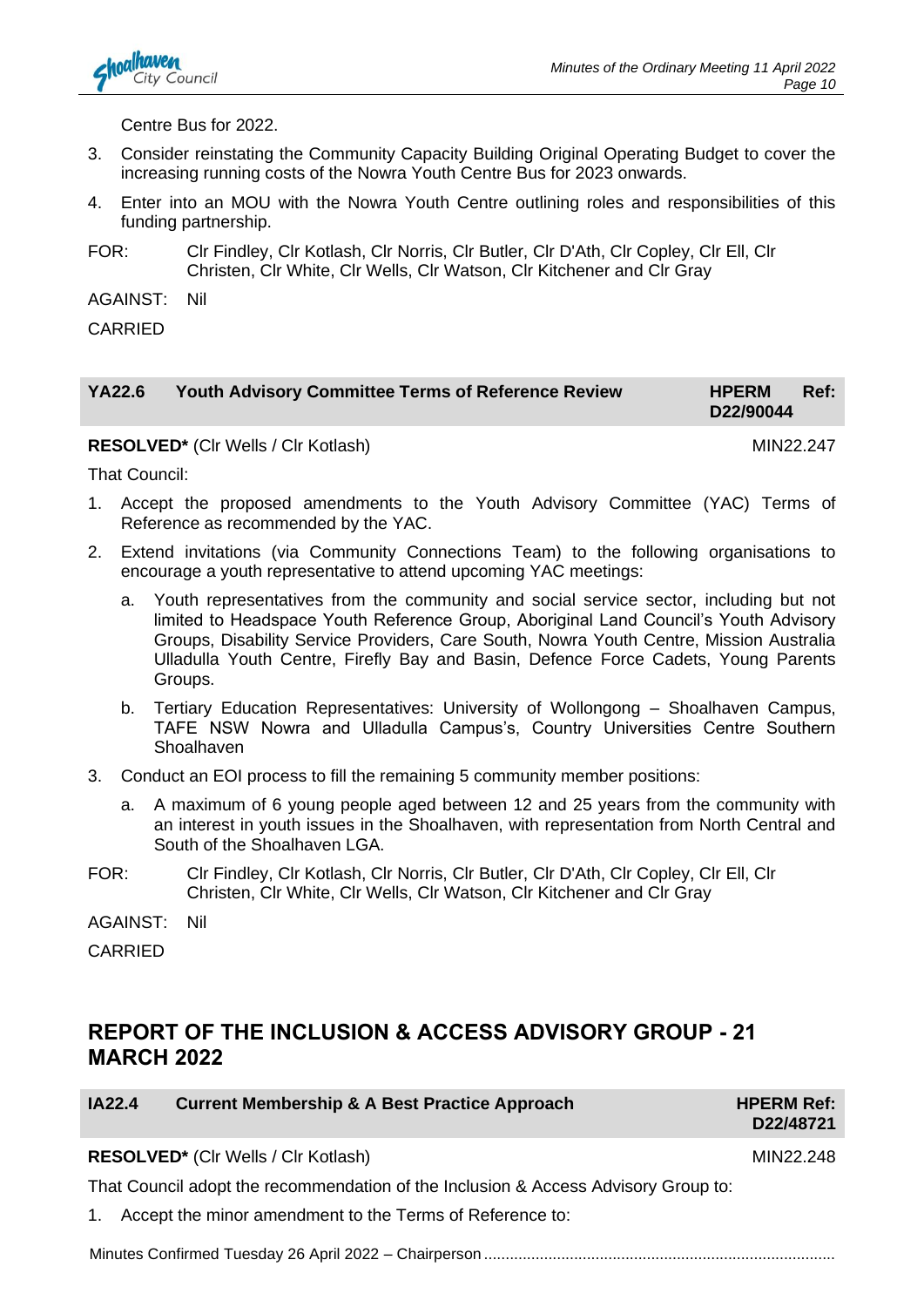

- b. Introduce a member attendance quorum.
- 2. Support a membership audit to provide summary of attendance quorum for 2021.
- 3. Support an Expression of Interest to fill identified vacant positions through the audit in line with the updated Terms of Reference.
- 4. Nominate the following members of the Committee to sit on the assessment panel for the proposed new membership appointment recommendations:
	- a. Kylie Knight
	- b. Kylieanne Derwent
- 5. Support a Terms of Reference workshop which will be scheduled after the membership recruitment period is completed to facilitate a full review of the Terms of Reference.
- FOR: Clr Findley, Clr Kotlash, Clr Norris, Clr Butler, Clr D'Ath, Clr Copley, Clr Ell, Clr Christen, Clr White, Clr Wells, Clr Watson, Clr Kitchener and Clr Gray

AGAINST: Nil

CARRIED

#### **IA22.7 Additional Item - Investigate and Report back Footpath from Nowra Bridge to Junction Street and Scenic Drive to bridge Road**

#### **RECOMMENDATION**

That Council investigate the accessibility of the footpath from the Nowra Bridge to Junction Street and the safety of the accessibility footpath from Scenic Drive to Bridge Road.

#### **RESOLVED** (CIr Butler / CIr Gray) MIN22.249

That Council:

- 1. Investigate the accessibility of the footpath from:
	- a. The Nowra Bridge to Junction Street; and
	- b. Scenic Drive to Bridge Road;
- 2. Receive a report via a Councillor Briefing prior to the next Inclusion and Access Advisory Group meeting (scheduled for Monday 30 May 2022) outlining the findings of the accessibility investigation.
- FOR: Clr Findley, Clr Kotlash, Clr Norris, Clr Butler, Clr D'Ath, Clr Copley, Clr Ell, Clr Christen, Clr White, Clr Wells, Clr Watson, Clr Kitchener and Clr Gray

AGAINST: Nil

CARRIED

#### **IA22.8 Additional Item - Councillor Training - Inclusion & Access**

#### **RESOLVED\*** (Cir Wells / Cir Kotlash) MIN22.250

That Councillors receive Inclusion & Accessibility Training prior to the 5 May 2022 Councillor Briefing on the DIAP.

FOR: Clr Findley, Clr Kotlash, Clr Norris, Clr Butler, Clr D'Ath, Clr Copley, Clr Ell, Clr Christen, Clr White, Clr Wells, Clr Watson, Clr Kitchener and Clr Gray

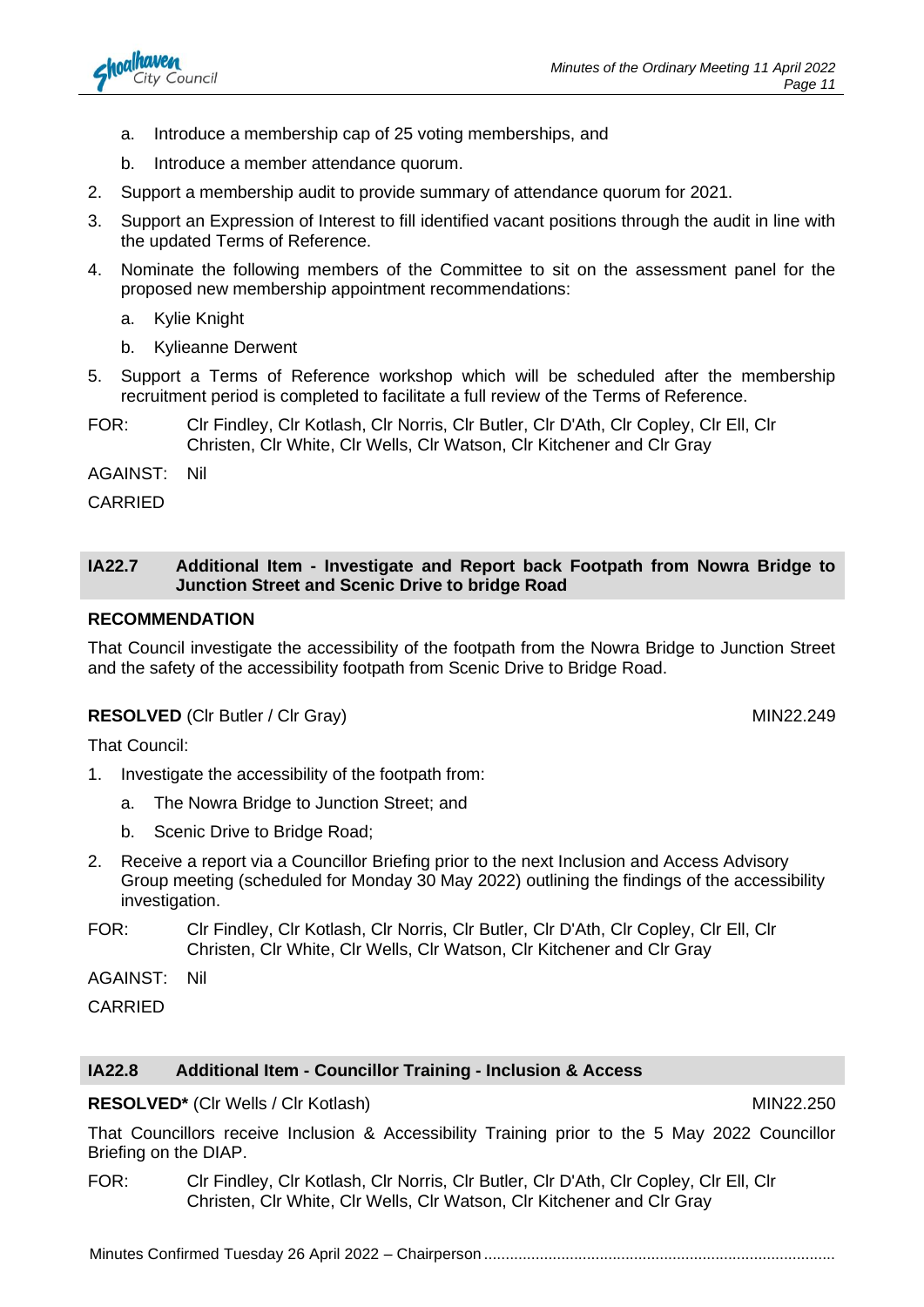AGAINST: Nil

CARRIED

#### **IA22.9 Additional Item - Presentation and Report Request - Coastal Management Programs (CMP)**

#### **RESOLVED\*** (CIr Wells / CIr Kotlash) MIN22.251

That:

- 1. Council Staff (Manager Environmental Services) provide a presentation to the next meeting of the Inclusion & Access Advisory Committee (IAAG) on the CMP's and how the IAAG can best advocate for beach access when developing actions within the CMP.
- 2. The Report requested at the October 2021 IAAG meeting in relation to IA21.14 be submitted to the next IAAG meeting.
- FOR: Clr Findley, Clr Kotlash, Clr Norris, Clr Butler, Clr D'Ath, Clr Copley, Clr Ell, Clr Christen, Clr White, Clr Wells, Clr Watson, Clr Kitchener and Clr Gray

AGAINST: Nil

CARRIED

## **REPORT OF THE NORTH FLOODPLAIN RISK MANAGEMENT COMMITTEE - 21 MARCH 2022**

| NFM22.1 Lower Shoalhaven River Floodplain Risk Management HPERM |  |  |           | Ref: |
|-----------------------------------------------------------------|--|--|-----------|------|
| <b>Study and Plan Update</b>                                    |  |  | D22/87287 |      |

### **RESOLVED\*** (CIr Wells / CIr Kotlash) MIN22.252

The Council receive the draft Lower Shoalhaven River Flood Study report for information and endorse the commencement of public exhibition and community engagement for the Draft Flood Study.

- FOR: Clr Findley, Clr Kotlash, Clr Norris, Clr Butler, Clr D'Ath, Clr Copley, Clr Ell, Clr Christen, Clr White, Clr Wells, Clr Watson, Clr Kitchener and Clr Gray
- AGAINST: Nil

CARRIED

# **REPORTS**

**CL22.171 Shoalhaven Flood Recovery Update Report from Recovery Committee**

**HPERM Ref: D22/125508**

### **Recommendation**

That Council note that:

1. As a consequence of the damage sustained in the Shoalhaven LGA, Council was advised on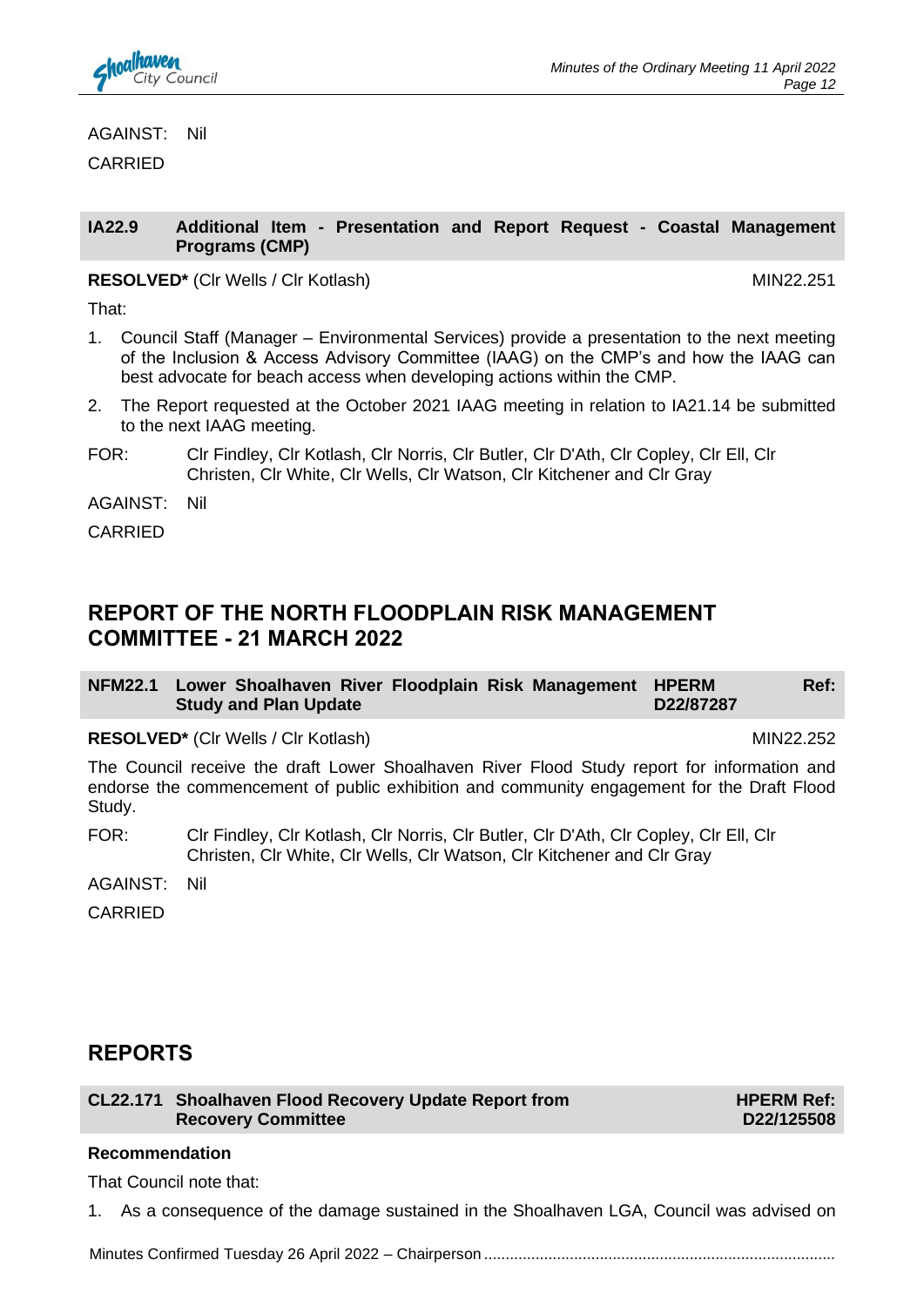6 March 2022, that it had been included in the Notice - Natural Disaster Declaration - Extension 1 AGRN 1012 - NSW Severe Weather and Flooding from 22 February 2022.

- 2. The first meeting of the Shoalhaven Flood Recovery Committee was held on 21 March 2022, and the members of the Committee are as follows:
	- a. NSW Police, SES,
	- b. Resilience NSW
	- c. NSW Local Lands Services,
	- d. National Recovery and Resilience Agency,
	- e. Local Emergency Management Officer Kim White,
	- f. Engineering / Infrastructure Trevor Dando,
	- g. Media and Communications Kate Crowe,
	- h. Community Recovery Officer Andrea Forsyth.
	- i. Environmental Services Michael Roberts and
	- j. Shoalhaven Water Robert Horner.
- 3. On 8 March 2022, Shoalhaven LGA received a grant of \$1 million from the Joint Commonwealth-State Disaster Recovery Funding Arrangements (DRFA) for flood-impacted Councils with these funds to be used for repairs on our road infrastructure.

### **RESOLVED** (CIr Christen / CIr Findley) MIN22.253

That Council note that:

- 1. As a consequence of the damage sustained in the Shoalhaven LGA, Council was advised on 6 March 2022, that it had been included in the Notice - Natural Disaster Declaration - Extension 1 AGRN 1012 - NSW Severe Weather and Flooding from 22 February 2022.
- 2. The first meeting of the Shoalhaven Flood Recovery Committee was held on 21 March 2022, and the members of the Committee are as follows:
	- a. NSW Police, SES,
	- b. Resilience NSW
	- c. NSW Local Lands Services,
	- d. National Recovery and Resilience Agency,
	- e. Local Emergency Management Officer Kim White,
	- f. Engineering / Infrastructure Trevor Dando,
	- g. Media and Communications Kate Crowe,
	- h. Community Recovery Officer Andrea Forsyth.
	- i. Environmental Services Michael Roberts and
	- j. Shoalhaven Water Robert Horner.
- 3. On 8 March 2022, Shoalhaven LGA received a grant of \$1 million from the Joint Commonwealth-State Disaster Recovery Funding Arrangements (DRFA) for flood-impacted Councils with these funds to be used for repairs on our road infrastructure.
- FOR: Clr Findley, Clr Kotlash, Clr Norris, Clr Butler, Clr D'Ath, Clr Copley, Clr Ell, Clr Christen, Clr White, Clr Wells, Clr Watson, Clr Kitchener and Clr Gray
- AGAINST: Nil
- CARRIED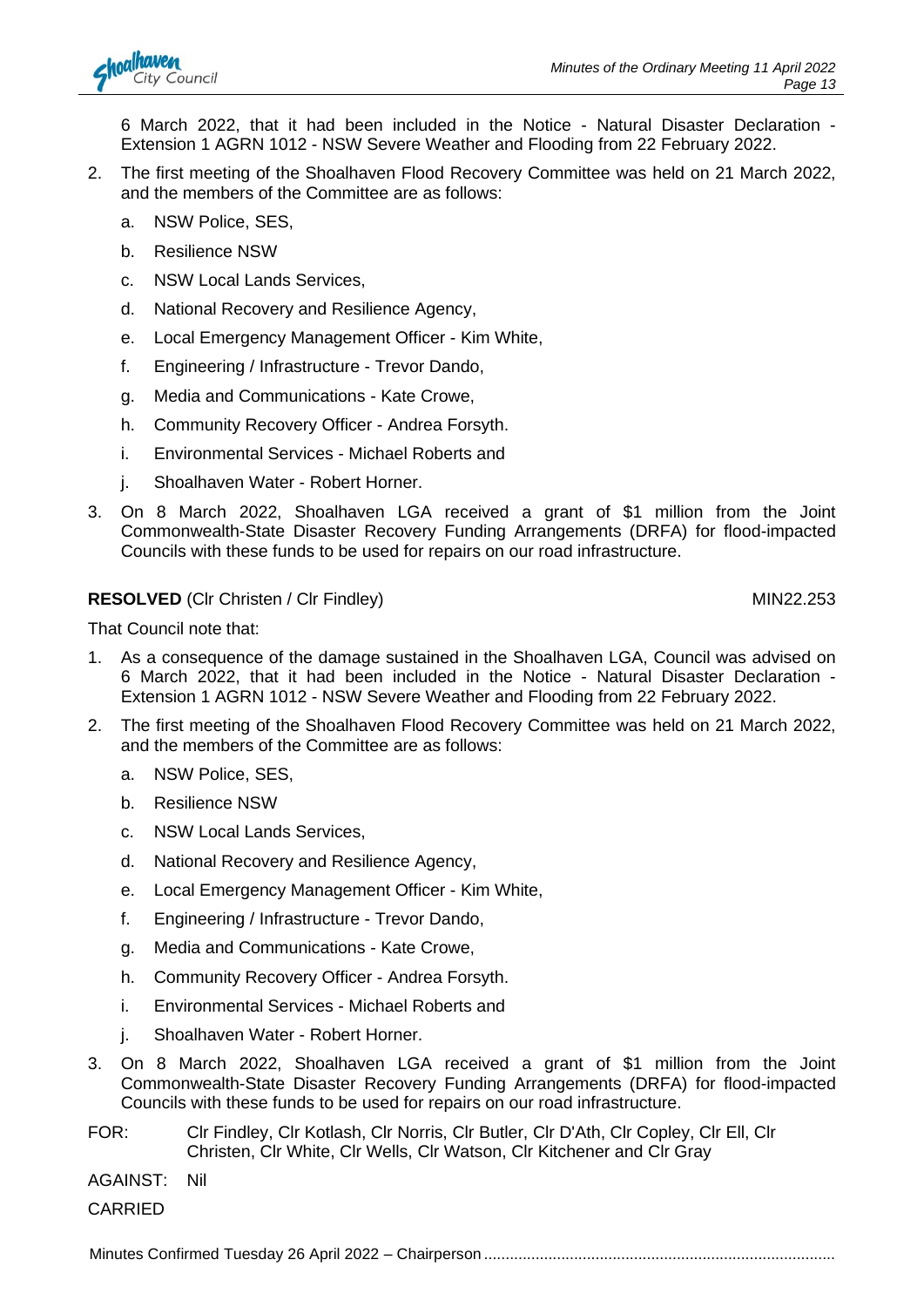

#### **Items marked with an \* were resolved 'en block'.**

|                     | <b>CL22.172 Destination NSW Marketing Grants - Successful</b><br><b>Outcome</b>                                                                                                            | <b>HPERM Ref:</b><br>D22/104114 |
|---------------------|--------------------------------------------------------------------------------------------------------------------------------------------------------------------------------------------|---------------------------------|
|                     | <b>RESOLVED*</b> (CIr White / CIr Copley)                                                                                                                                                  | MIN22.254                       |
|                     | That Council accept the Co-Operative Marketing Program Grant Offer (Packages 3 and 4) from<br>Destination NSW and agrees to be the lead partner in the South Coast Campaign Collaboration. |                                 |
| FOR:                | CIr Findley, CIr Kotlash, CIr Norris, CIr Butler, CIr D'Ath, CIr Copley, CIr Ell, CIr<br>Christen, CIr White, CIr Wells, CIr Watson, CIr Kitchener and CIr Gray                            |                                 |
| AGAINST:            | Nil                                                                                                                                                                                        |                                 |
| <b>CARRIED</b>      |                                                                                                                                                                                            |                                 |
|                     | CL22.173 Post Exhibition And Finalisation - Shoalhaven DCP 2014<br>Amendment No. 39 - Coastal Amendment                                                                                    | <b>HPERM REF:</b><br>D22/97336  |
|                     | Item dealt with earlier in the meeting see MIN22.272                                                                                                                                       |                                 |
|                     | CL22.174 Update & Possible Next Steps - Huskisson Church<br><b>Planning Proposal (PP050)</b>                                                                                               | <b>HPERM REF:</b><br>D22/108921 |
|                     | Item dealt with earlier in the meeting see MIN22.243                                                                                                                                       |                                 |
|                     | CL22.175 Public Exhibition Outcomes - Planning Proposal PP026 -<br><b>Coastal Hazards Review (Revised Approach)</b>                                                                        | <b>HPERM REF:</b><br>D22/112906 |
|                     | Item dealt with earlier in the meeting see MIN22.244                                                                                                                                       |                                 |
|                     | CL22.176 Shoalhaven Inclusion - Six Cities Region and Greater<br><b>Cities Commission</b>                                                                                                  | <b>HPERM Ref:</b><br>D22/118853 |
|                     | <b>RESOLVED*</b> (CIr White / CIr Copley)                                                                                                                                                  | MIN22.255                       |
| <b>That Council</b> |                                                                                                                                                                                            |                                 |
| 1.                  | Receive the report on the Greater Cities Commission and the intended inclusion of<br>Shoalhaven in the proposed Six Cities Region for information                                          |                                 |
| 2.                  | Consider future reports, as needed, when the detail in this regard emerges.                                                                                                                |                                 |
| FOR:                | CIr Findley, CIr Kotlash, CIr Norris, CIr Butler, CIr D'Ath, CIr Copley, CIr Ell, CIr<br>Christen, CIr White, CIr Wells, CIr Watson, CIr Kitchener and CIr Gray                            |                                 |
| <b>AGAINST:</b>     | Nil                                                                                                                                                                                        |                                 |
| <b>CARRIED</b>      |                                                                                                                                                                                            |                                 |

**CL22.177 Shoalhaven Hospital Masterplan - Associated Preschool Land Matters HPERM Ref: D22/118858**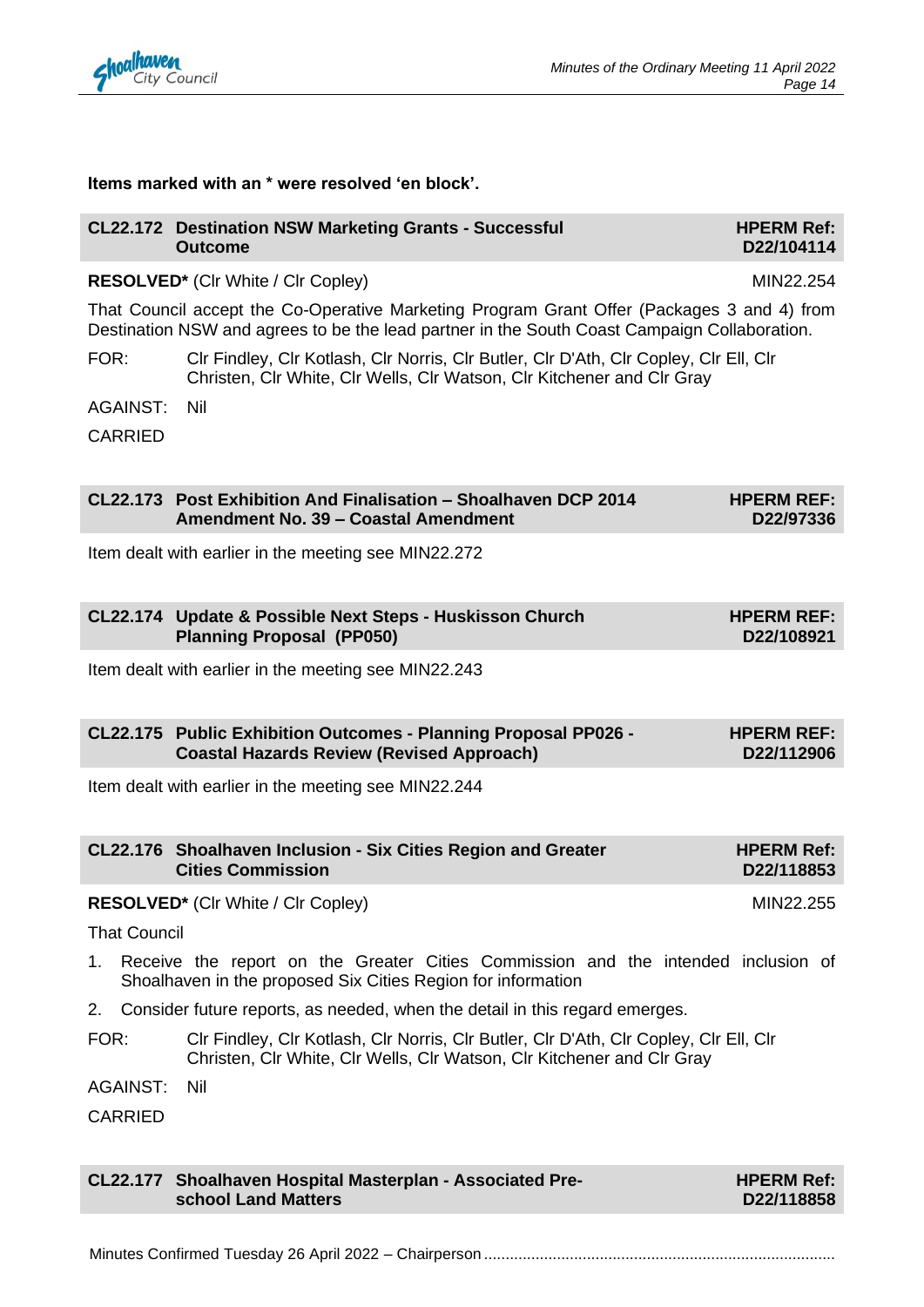

#### **RESOLVED<sup>\*</sup>** (Clr White / Clr Copley) MIN22.256

That Council

- 1. Receive the report on the Shoalhaven Hospital Masterplan and the associated Pre-school land matters for information.
- 2. Negotiate with Health Administration Corporation (HAC) and NSW Crown Lands for documentation to be finalised which provides for:
	- a. Council to be the Crown Land Manager for the proposed relocation of the Shoalhaven Community Pre-school Incorporated (Pre-school) to the intended site off North Street, Nowra.
	- b. A Lease to the Pre-School in the current premises from 1 January 2023 to the completion of the new facility.
	- c. An agreement to lease, for a period of ten (10) years, the proposed new location with the Shoalhaven Community Pre-school Inc. at a statutory minimum rental which will require Crown Lands approval.
	- d. Document the new facility being provided by HAC off North Street, Nowra and the financial implications, including no relocation cost to the Pre-school or Council.
- 3. In relation to the Potential Acquisition Notice, regarding the acquisition of Lot 7034 DP1031852, not pursue compensation under Section 2.24 of the Crown Land Management Act provided that no costs are incurred by Council (legal, stamp duty etc), on the basis that the new facility (approximate cost of \$4.5M) will provide an improved facility to the community and the Pre-school and the reduce costs required to repair and maintain an existing older structure.
- 4. Note that Council's claim for compensation for the compulsorily acquisition of Lot 104 (Nowra Park) is still being pursued with the NSW Government.
- FOR: Clr Findley, Clr Kotlash, Clr Norris, Clr Butler, Clr D'Ath, Clr Copley, Clr Ell, Clr Christen, Clr White, Clr Wells, Clr Watson, Clr Kitchener and Clr Gray
- AGAINST: Nil
- CARRIED

#### **CL22.178 Grant of Easement - Overhead Power Lines - Epsilon Distribution Ministerial Holding Corporation (Endeavour Energy) - 375 Matron Porter Drive Milton**

**HPERM Ref: D21/479827**

#### **Recommendation**

That Council:

- 1. Grant an Easement in favour of Epsilon Distribution Ministerial Holding Corporation (Endeavour Energy) for overhead powerlines variable width over 375 Matron Porter Drive, Milton;
- 2. Fund all costs associated with the creation of the Easement from Finance Project number 103680.
- 3. Authorise the affixing of the Common Seal of the Council of the City of Shoalhaven to any documents required to be sealed and that the Chief Executive Officer (Director City Services) be authorised to sign any documents necessary to give effect to this resolution.

#### **RESOLVED** (Clr D'Ath / Clr Christen) MIN22.257

That Council: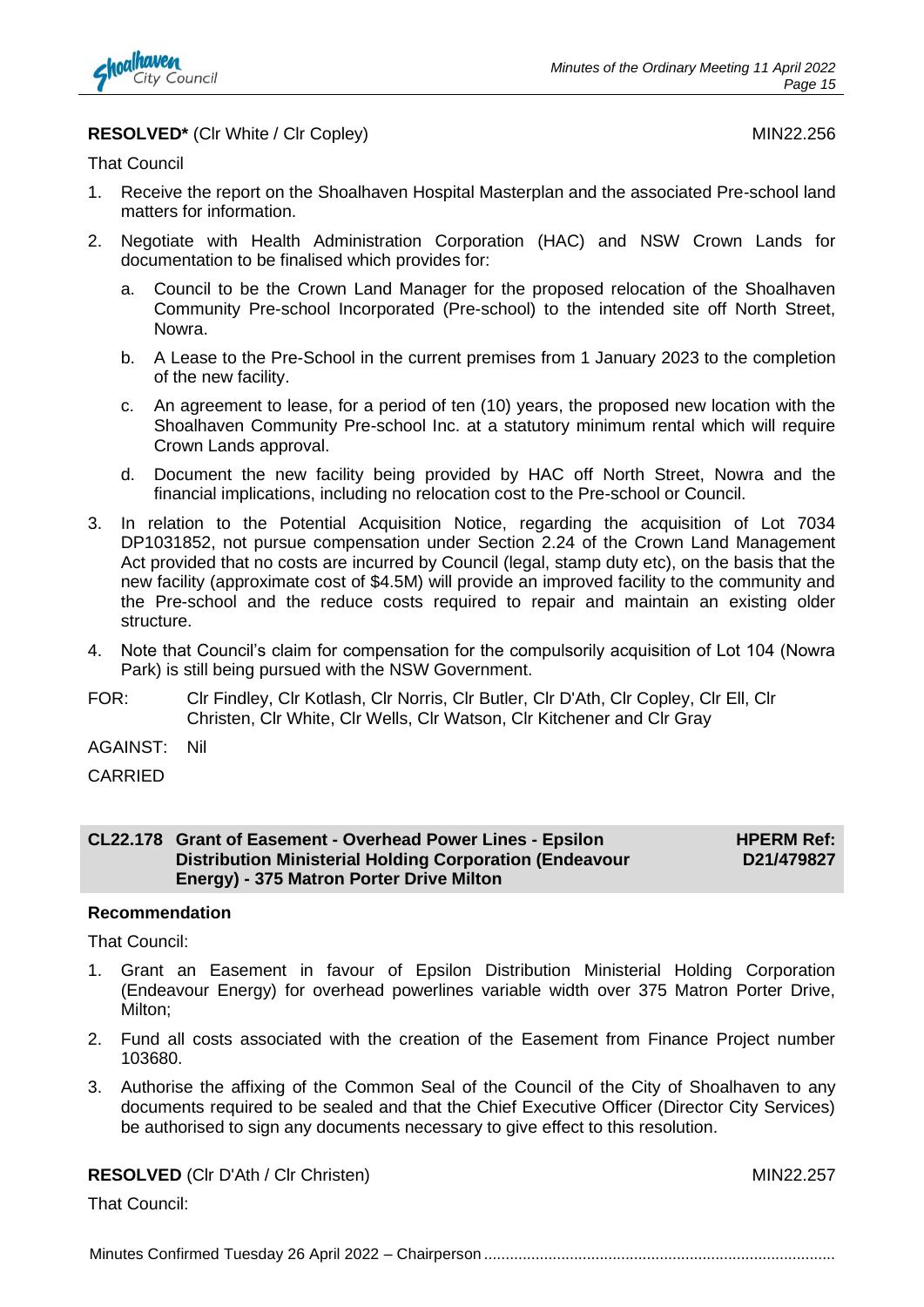

- 1. Grant an Easement in favour of Epsilon Distribution Ministerial Holding Corporation (Endeavour Energy) for overhead powerlines variable width over 375 Matron Porter Drive, Milton;
- 2. Fund all costs associated with the creation of the Easement from Finance Project number 103680.
- 3. Authorise the affixing of the Common Seal of the Council of the City of Shoalhaven to any documents required to be sealed and that the Chief Executive Officer (Director City Services) be authorised to sign any documents necessary to give effect to this resolution.
- FOR: Clr Findley, Clr Kotlash, Clr Norris, Clr Butler, Clr D'Ath, Clr Copley, Clr Ell, Clr Christen, Clr White, Clr Wells, Clr Watson, Clr Kitchener and Clr Gray

AGAINST: Nil

CARRIED

**CL22.179 Fireworks Policy HPERM Ref:** 

#### **Recommendation**

That Council adopt the Fireworks Policy presented as **Attachment 1.**

#### **RESOLVED** (CIr White / CIr Wells) MIN22.258

That the Fireworks Policy POL21/26 (attached to the report) be placed on Public Exhibition for 28 days, if no submissions are received then the Policy be adopted without further report to Council.

- FOR: Clr Findley, Clr Kotlash, Clr Norris, Clr Butler, Clr D'Ath, Clr Copley, Clr Ell, Clr Christen, Clr White, Clr Wells, Clr Watson, Clr Kitchener and Clr Gray
- AGAINST: Nil
- CARRIED

#### **CL22.180 Development Application – DA20/1068 - 189-197 Princes Hwy & 2A Parson St, Ulladulla (Lots 1-5 DP 21356 & Lot 23 DP 1082957) HPERM Ref: D22/71388**

Clr Ell – less than significant non pecuniary interest declaration – the property owner is a previous client of the law firm where he is employed – remained in the room and took part in discussion and voted.

#### **Recommendation**

That Council:

- 1. Receive this report for information.
- 2. Confirm that it supports the clause 4.6 variation with respect to the height of the development exceeding the 10m height limitation by 16%.
- 3. Approve the Development Application, by way of deferred commencement, DA20/1068 for a Bunnings Warehouse incorporating subdivision of Lot 23 DP 1082957 2A Parson Street, Ulladulla and consolidation of the southern portion with Lots 1-5 in DP 21356 189 - 197 Princes Highway and construction of associated infrastructure that includes roadworks (new roundabout, median and entry/exit driveways) in the Princes Highway and partial extension of St Vincent Street, as detailed in the draft conditions of consent, at Attachment 2 to this report.

**D22/57311**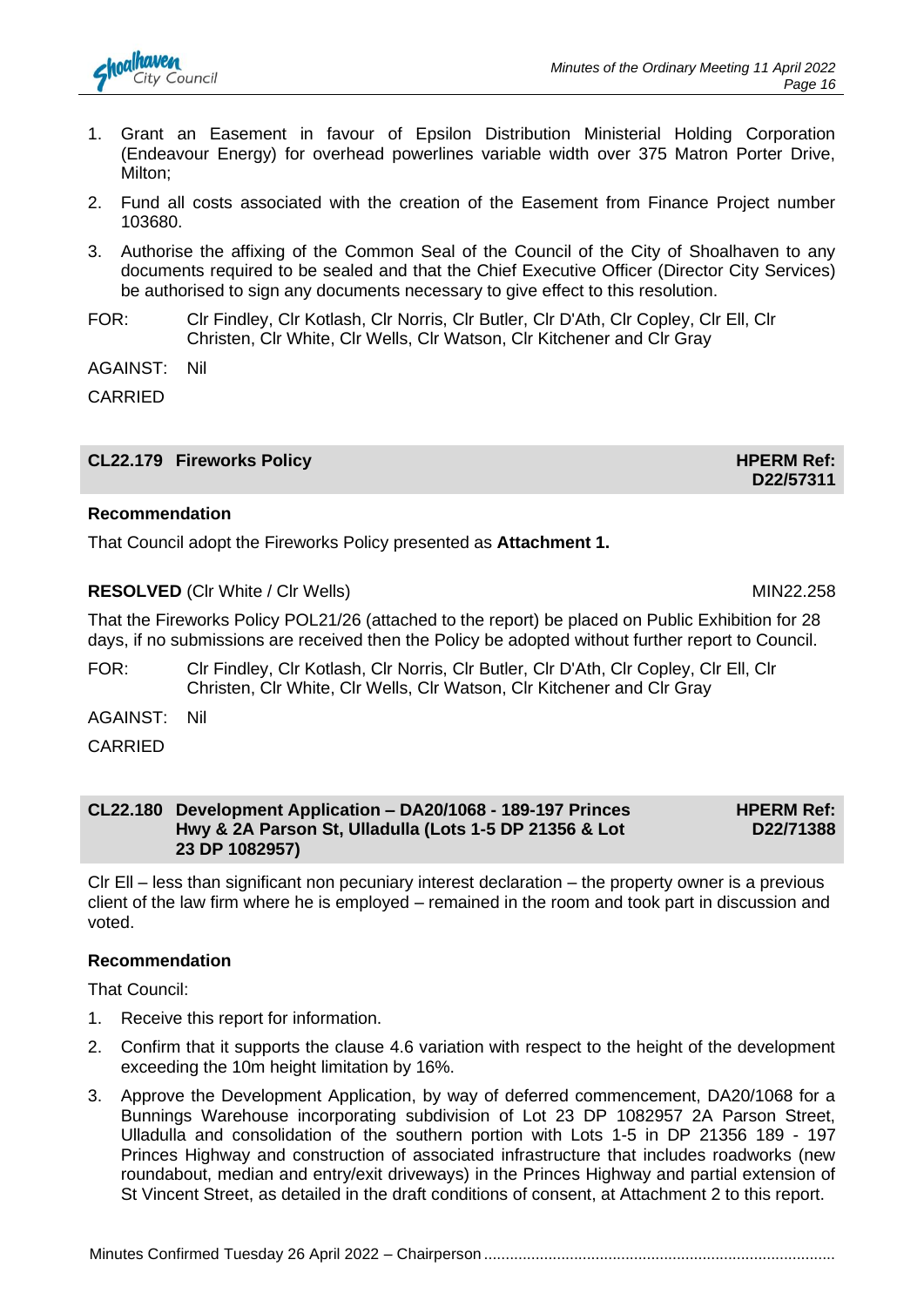

- 4. Approve the proposed Voluntary Planning Agreement (VPA) with Bunnings Lots 1-5 in DP 21356 and part of Lot 23 DP 1082957, 189 - 197 Princes Highway and 2A Parson Street, Ulladulla for the construction of road infrastructure, as outlined in this report and referenced in Attachments 4 and 5 to this report.
- 5. Delegate authority to Council's Chief Executive Officer, or their delegate, to enter into and register the Planning Agreement consistent with the detailed key terms.

#### **RESOLVED** (CIr Butler / Cir Wells) MIN22.259

That Council:

- 1. Receive this report for information.
- 2. Confirm that it supports the clause 4.6 variation with respect to the height of the development exceeding the 10m height limitation by 16%.
- 3. Approve the Development Application, by way of deferred commencement, DA20/1068 for a Bunnings Warehouse incorporating subdivision of Lot 23 DP 1082957 2A Parson Street, Ulladulla and consolidation of the southern portion with Lots 1-5 in DP 21356 189 - 197 Princes Highway and construction of associated infrastructure that includes roadworks (new roundabout, median and entry/exit driveways) in the Princes Highway and partial extension of St Vincent Street, as detailed in the draft conditions of consent, at Attachment 2 to this report.
- 4. Approve the proposed Voluntary Planning Agreement (VPA) with Bunnings Lots 1-5 in DP 21356 and part of Lot 23 DP 1082957, 189 - 197 Princes Highway and 2A Parson Street, Ulladulla for the construction of road infrastructure, as outlined in this report and referenced in Attachments 4 and 5 to this report.
- 5. Delegate authority to Council's Chief Executive Officer, or their delegate, to enter into and register the Planning Agreement consistent with the detailed key terms.
- 6. As a separate and stand-alone process, Council investigate bringing forward the construction of the proposed road extension of St Vincent Street to the Princes Highway (05/4008) to alleviate any impacts during and post the development process, noting that the planning agreement states that the applicant is responsible for the partial extension of St Vincent Street across the western boundary of the Development Land.
- FOR: Clr Findley, Clr Kotlash, Clr Norris, Clr Butler, Clr D'Ath, Clr Copley, Clr Ell, Clr Christen, Clr White, Clr Wells, Clr Watson, Clr Kitchener and Clr Gray
- AGAINST: Nil

#### **CL22.181 SF10656 – Taylors Lane, 121 Taylors Lane & 169 Hockeys Lane, Cambewarra & 371 Illaroo Road, Bangalee – Lots 3 & 8 DP 1256748, Lots 1 & 2 DP 1281124 & Lot 2 DP 848630**

**HPERM Ref: D22/104294**

Clr Ell – less than significant non pecuniary interest declaration – the property owner is a previous client of the law firm where he is employed – remained in the room and took part in discussion and voted.

#### **Recommendation**

That Council:

1. Grant partial approval (subject to the recommended conditions of consent) of Development Application SF10656 for "Residential subdivision to create 59 Torrens Title allotments, including 57 residential allotments, one (1) drainage reserve, one (1) residue lot, and provision

CARRIED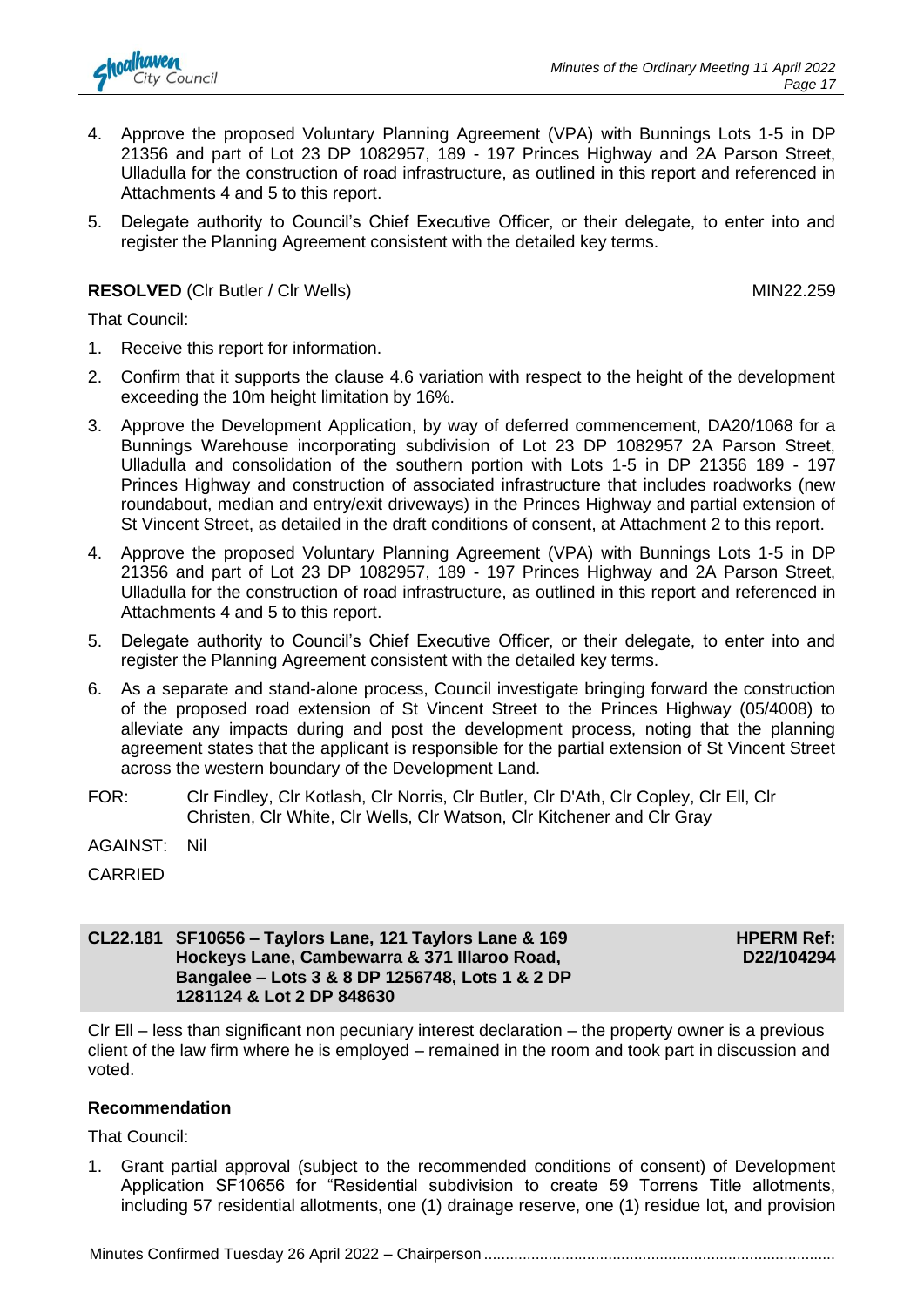of roads, drainage and utility infrastructure along with associated landscaping works" at Lots 3 & 8 DP 1256748, Lots 1 & 2 DP 1281124 & Lot 2 DP 848630, Taylors Lane, 121 Taylors Lane & 169 Hockeys Lane, Cambewarra & 371 Illaroo Road, Bangalee; and;

2. Defer consideration of proposed Lots 42 and 57 (which front Taylors Lane) and any construction within the Taylors Lane road reserve until a decision has been made on the upgrade of Taylors Lane as part of the Far North Collector Road project and completion of a review of the zoning and planning controls applicable to land around Taylors Lane, as previously resolved by Council (per MIN20.419).

#### **RESOLVED** (CIr Ell / CIr White) MIN22.260

That Council:

- 1. Grant partial approval (subject to the recommended conditions of consent) of Development Application SF10656 for "Residential subdivision to create 59 Torrens Title allotments, including 57 residential allotments, one (1) drainage reserve, one (1) residue lot, and provision of roads, drainage and utility infrastructure along with associated landscaping works" at Lots 3 & 8 DP 1256748, Lots 1 & 2 DP 1281124 & Lot 2 DP 848630, Taylors Lane, 121 Taylors Lane & 169 Hockeys Lane, Cambewarra & 371 Illaroo Road, Bangalee; and;
- 2. Defer consideration of proposed Lots 42 and 57 (which front Taylors Lane) and any construction within the Taylors Lane road reserve until a decision has been made on the upgrade of Taylors Lane as part of the Far North Collector Road project and completion of a review of the zoning and planning controls applicable to land around Taylors Lane, as previously resolved by Council (per MIN20.419).
- FOR: Clr Findley, Clr Kotlash, Clr Norris, Clr Butler, Clr D'Ath, Clr Copley, Clr Ell, Clr Christen, Clr White, Clr Wells, Clr Watson, Clr Kitchener and Clr Gray

AGAINST: Nil

CARRIED

#### **Items marked with an \* were resolved 'en block'.**

| CL22.182 Review of Shoalhaven Water Group Policies - Round | <b>HPERM Ref:</b> |
|------------------------------------------------------------|-------------------|
| Three                                                      | D22/117102        |

**RESOLVED<sup>\*</sup>** (Clr White / Clr Christen) MIN22.261

That Council reaffirm the following policies with no or minor changes

- 1. Provision of Water and Sewerage Infrastructure Developments not included in Development Servicing Plans
- 2. Connection of Properties to Council's Sewerage System.
- FOR: Clr Findley, Clr Kotlash, Clr Norris, Clr Butler, Clr D'Ath, Clr Copley, Clr Ell, Clr Christen, Clr White, Clr Wells, Clr Watson, Clr Kitchener and Clr Gray

AGAINST: Nil

CARRIED

| CL22.183 Tenders - Burrier & Brundee Pump Station Switchgear |
|--------------------------------------------------------------|
| Renewal (Stage 2 Works) Project                              |

#### **HPERM Ref: D22/117967**

**RESOLVED\*** (CIr White / CIr Christen) MIN22.262

That Council consider a separate Confidential Report in accordance with Section 10A(2)(d)(i) of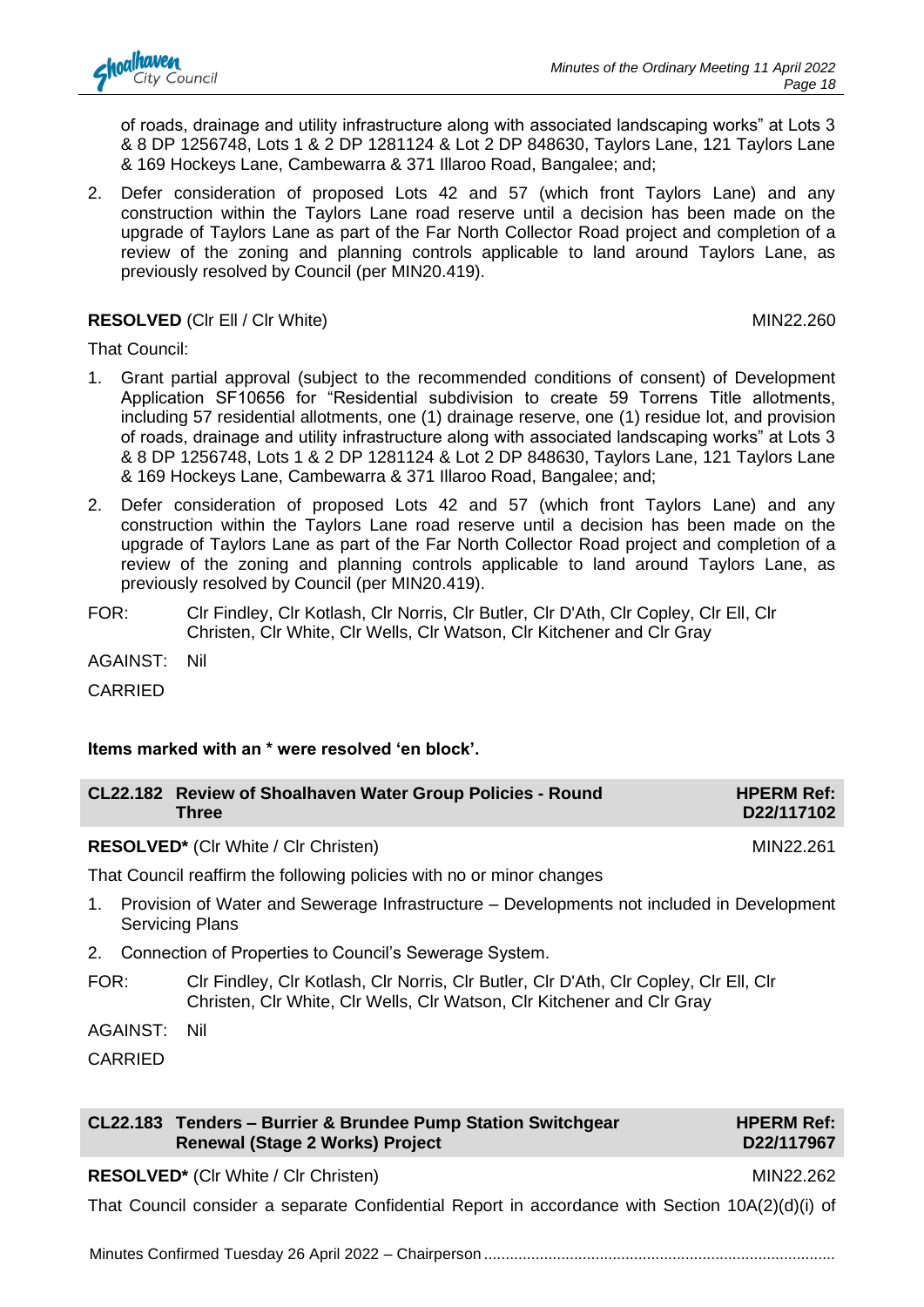

the Local Government Act 1993.

FOR: Clr Findley, Clr Kotlash, Clr Norris, Clr Butler, Clr D'Ath, Clr Copley, Clr Ell, Clr Christen, Clr White, Clr Wells, Clr Watson, Clr Kitchener and Clr Gray

AGAINST: Nil

CARRIED

## **NOTICES OF MOTION / QUESTIONS ON NOTICE**

#### **CL22.184** Notice of Motion - Kerb and Guttering **HPERM Ref: HPERM Ref:**

#### **Recommendation**

That a report be provided to Councillors on the following:

- 1. The current kerb and gutter plan for implementation.
- 2. The funding requirements to cover all suburban areas with kerb and gutter.
- 3. The range of road edging solutions available to residents, as outlined in the DCP, such as kerb and gutter or grass swale etc..

#### **RESOLVED** (CIr Norris / CIr White) MIN22.263

That a report be provided to Councillors on the following:

- 1. The current kerb and gutter plan for implementation.
- 2. The funding requirements to cover all suburban areas with kerb and gutter.
- 3. The range of road edging solutions available to residents, as outlined in the DCP, such as kerb and gutter or grass swale and/or other currently used or novel approaches that could be included in future.
- FOR: Clr Findley, Clr Kotlash, Clr Norris, Clr Butler, Clr D'Ath, Clr Copley, Clr Ell, Clr Christen, Clr White, Clr Wells, Clr Watson, Clr Kitchener and Clr Gray

AGAINST: Nil

CARRIED

#### **CL22.185 Notice of Motion - Improving Green Waste Collection Across the Shoalhaven**

#### **Recommendation**

That Council

- 1. Recognise that households across the City of Shoalhaven struggle with the disposal of green waste, including the transportation of green waste to disposal facilities
- 2. Recognise the importance of the removal of green waste, particularly in bushfire prone areas across the City.
- 3. Notes the City provides green tipping vouchers to property owners, however, acknowledges vouchers are not readily available to a large proportion of residents, including renters
- 4. Notes opportunities exist to provide residents with enhanced collection of green waste, including expansion of existing waste collection and programs, or the addition of new waste

**D22/140506**

**HPERM Ref: D22/140561**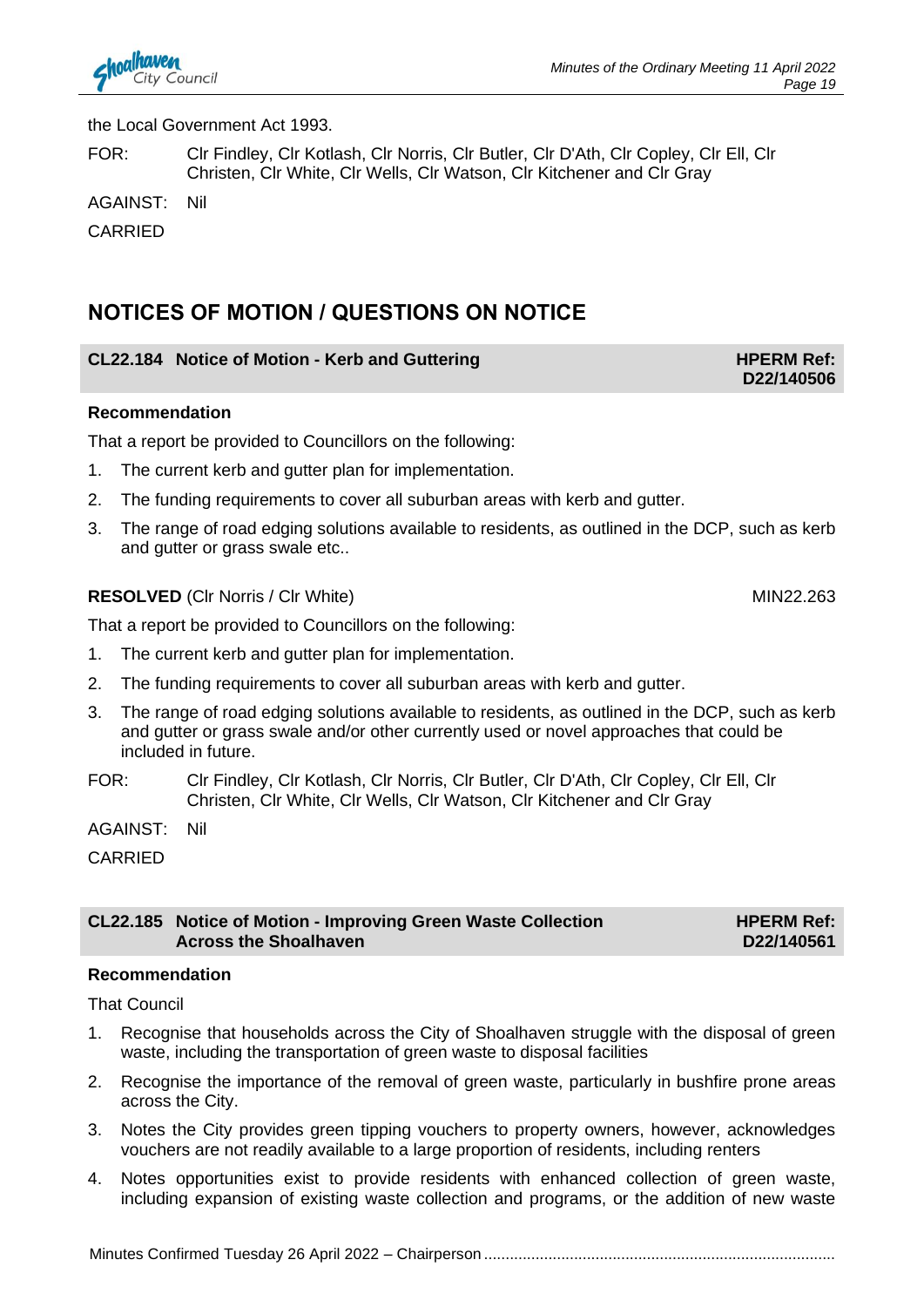

collection facilities; and

5. Requests the CEO provide a report to Council investigating potential options, to expand green waste collection, including but not limited to, the provision of an additional green bin.

#### MOTION (Clr Copley / Clr Ell)

That Council:

- 1. Recognise that households across the City of Shoalhaven struggle with the disposal of green waste, including the transportation of green waste to disposal facilities
- 2. Recognise the importance of the removal of green waste, particularly in bushfire prone areas across the City.
- 3. Notes the City provides green tipping vouchers to property owners, however, acknowledges vouchers are not readily available to a large proportion of residents, including renters
- 4. Notes opportunities exist to provide residents with enhanced collection of green waste, including expansion of existing waste collection and programs, or the addition of new waste collection facilities; and
- 5. Requests the CEO provide a report to Council investigating potential options, to expand green waste collection, including but not limited to, the provision of an additional green bin.

FOR: Clr Copley, Clr Ell and Clr Watson

AGAINST: Clr Findley, Clr Kotlash, Clr Norris, Clr Butler, Clr D'Ath, Clr Christen, Clr White, Clr Wells, Clr Kitchener and Clr Gray

MOTION LOST

#### **RESOLVED (FORESHADOWED MOTION)** (CIr White / CIr Christen) MIN22.264

That Council:

- 1. Receive a Briefing to Councillors (similar to the Briefing provided in 2021) on the cost for Council to supply a green bin; and
- 2. Consider the option that the tip vouchers be distributed to the householder and not the ratepayer and outline the outcome of those considerations at the briefing.
- FOR: Clr Findley, Clr Kotlash, Clr Norris, Clr Butler, Clr D'Ath, Clr Copley, Clr Ell, Clr Christen, Clr White, Clr Wells, Clr Watson, Clr Kitchener and Clr Gray

AGAINST: Nil

CARRIED

## **CONFIDENTIAL REPORTS**

Pursuant to Section 10A(4) the public were invited to make representation to the meeting before any part of the meeting is closed, as to whether that part of the meeting should be closed.

No members of the public made representations.

#### **RESOLVED** (CIr Wells / CIr White) MIN22.265

That the press and public be excluded from the Meeting, pursuant to section 10A(1)(a) of the Local Government Act, 1993, to consider the following items of a confidential nature.

CCL22.11 Tenders - Burrier & Brundee Pump Station Switchgear Renewal (Stage 2 Works)